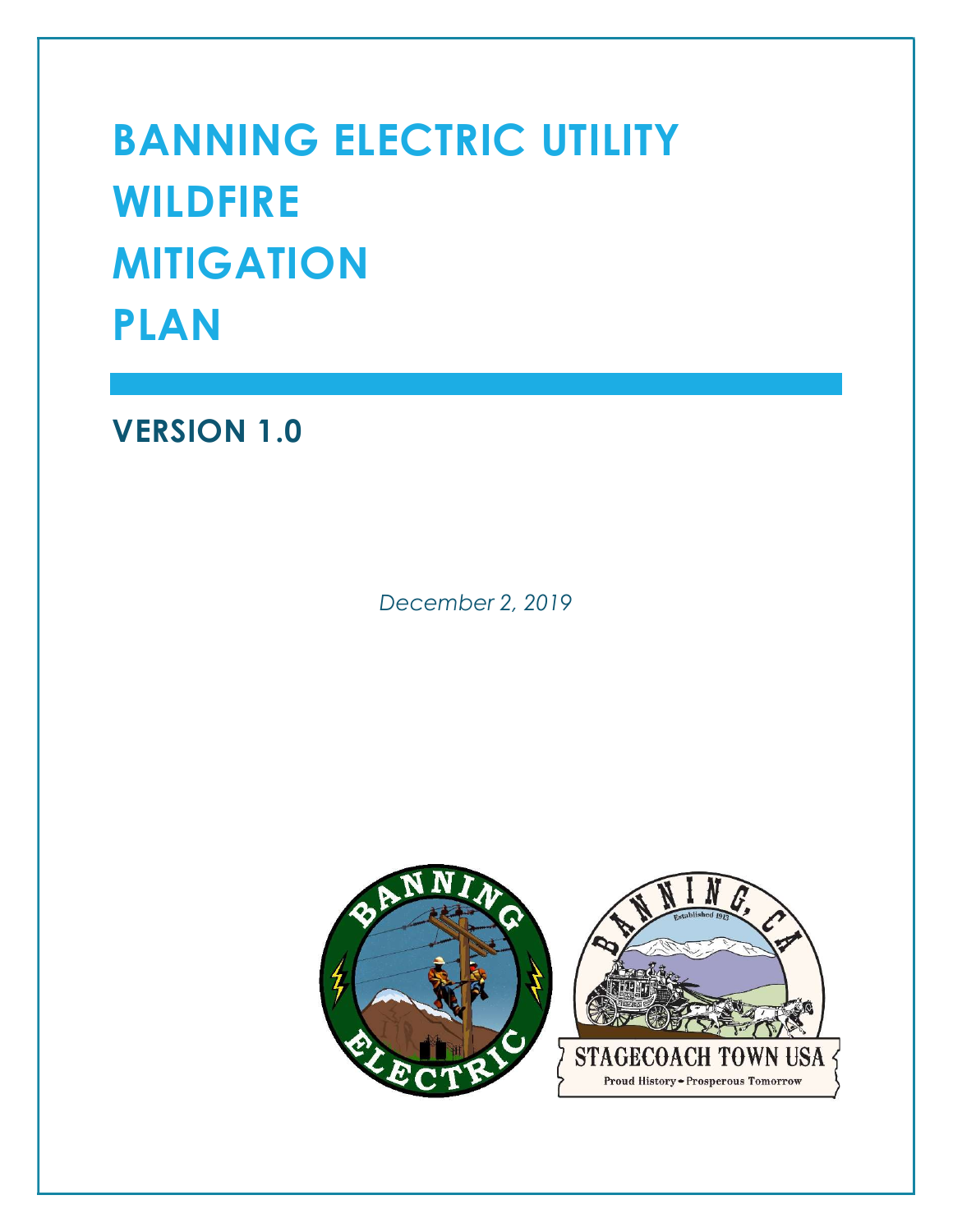# **TABLE OF CONTENTS2008**

| I.                     |                                                                                       |
|------------------------|---------------------------------------------------------------------------------------|
| Α.                     |                                                                                       |
| В.                     |                                                                                       |
| C.                     |                                                                                       |
| Ⅱ.                     |                                                                                       |
| Α.                     |                                                                                       |
| В.                     |                                                                                       |
| C.                     |                                                                                       |
| $\parallel\parallel$ . |                                                                                       |
| Α.                     |                                                                                       |
| Β.                     |                                                                                       |
| C.                     |                                                                                       |
| D.                     |                                                                                       |
| Ε.                     |                                                                                       |
| F.                     |                                                                                       |
| IV.                    | Wildfire Risks and Drivers associated with design, construction, operation, and       |
| Α.                     | Particular Risks and Risk Drivers Associated With Topographic and Climatological Risk |
| В.                     |                                                                                       |
| C.                     |                                                                                       |
| V.                     |                                                                                       |
| Α.                     |                                                                                       |
| В.                     |                                                                                       |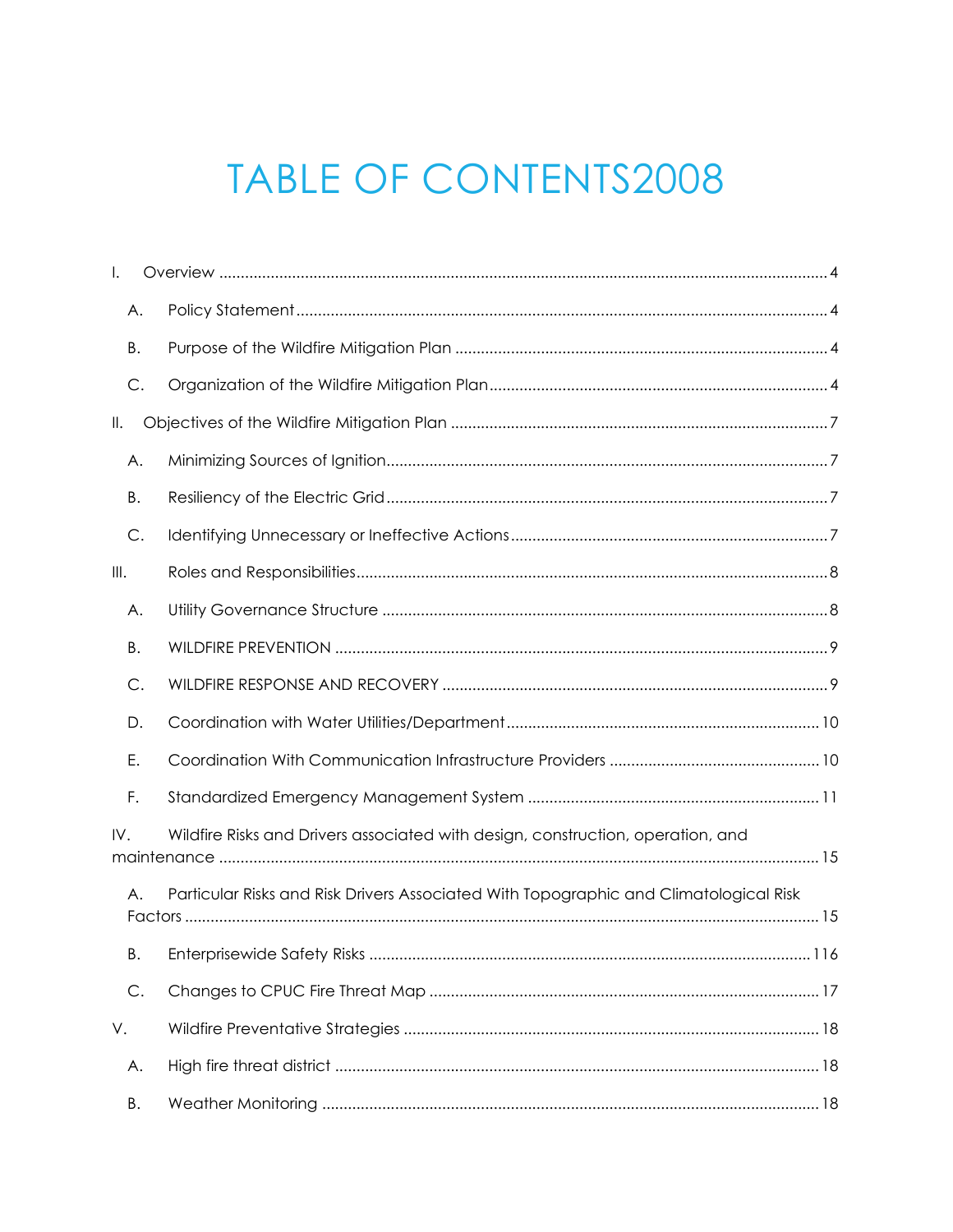| $\mathsf{C}.$ |  |
|---------------|--|
| D.            |  |
| Ε.            |  |
| F.            |  |
| G.            |  |
| Η.            |  |
| 1.            |  |
| 2.            |  |
| VI.           |  |
| VII.          |  |
| VIII.         |  |
| Α.            |  |
|               |  |
|               |  |
| В.            |  |
| $\mathsf{C}.$ |  |
| D.            |  |
| Ε.            |  |
| IX.           |  |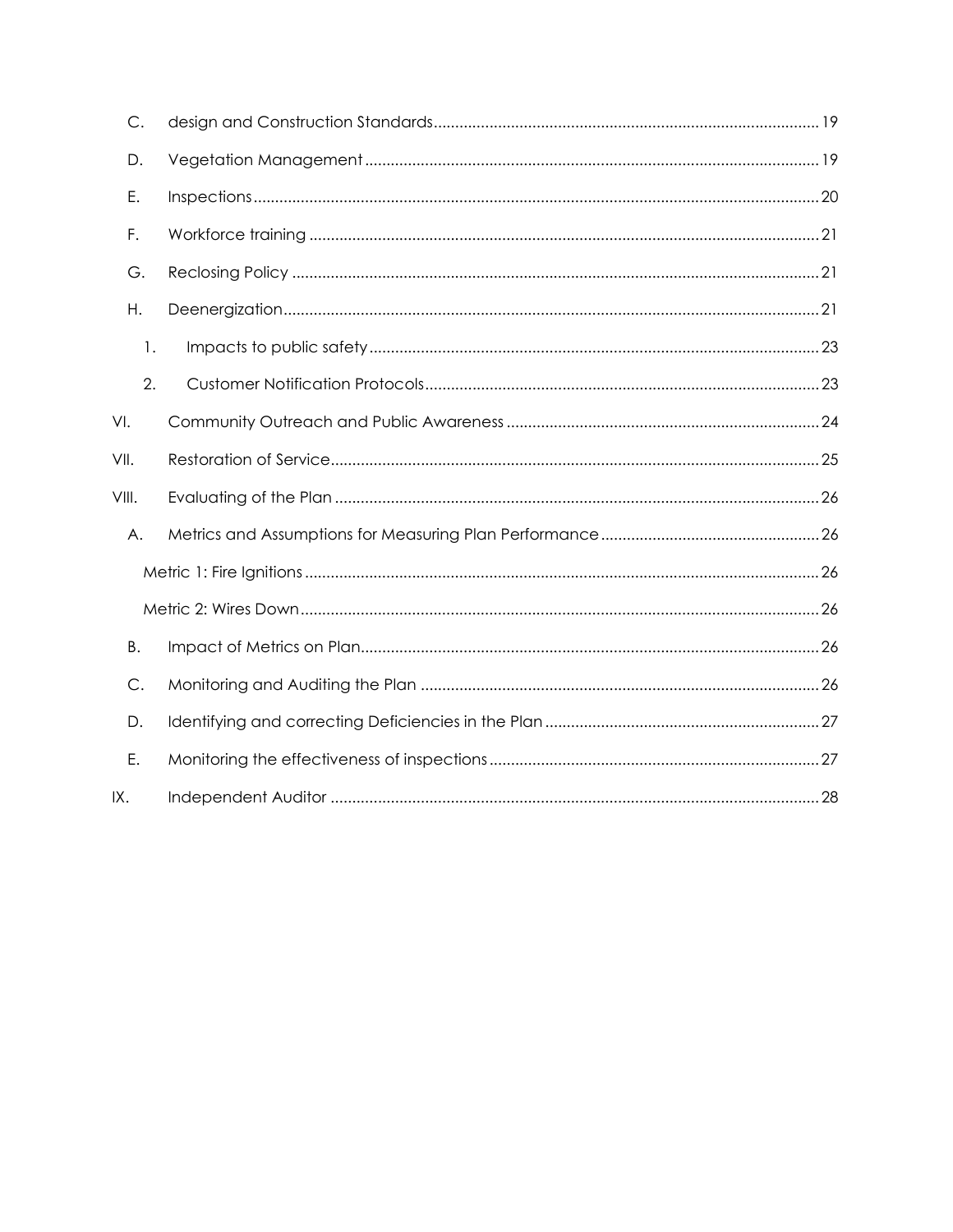## I. OVERVIEW

#### A. POLICY STATEMENT

Banning Electric Utility's (BEU) overarching goal is to provide safe, reliable, and economic electric service to its local community. In order to meet this goal, BEU constructs, maintains, and operates its electrical lines and equipment in a manner that minimizes the risk of catastrophic wildfire posed by its electrical lines and equipment.

#### B. PURPOSE OF THE WILDFIRE MITIGATION PLAN

This Wildfire Mitigation Plan describes the range of activities that BEU is taking to mitigate the threat of power-line ignited wildfires, including its various programs, policies, and procedures. This plan is subject to direct supervision by the Banning City Council and is implemented by the BEU Electric Utility Director. This plan complies with the requirements of Public Utilities Code section 8387 for publicly owned electric utilities to prepare a wildfire mitigation plan by January 1, 2020, and annually thereafter.

BEU is a department within the City of Banning. The City of Banning contracts with CAL Fire/Riverside County Fire Department for all fire department related services. BEU has collaborated with the City's fire prevention personnel to compile a program for patrol and vegetation clearance within the City and Utility's territory that is most susceptible to wildfire. BEU and CAL Fire have identified approximately 173 utility poles that are within the high fire threat district within BEU's service territory. Since this identification was made, BEU has dedicated service crews to patrolling these areas while also utilizing on-call vegetation management services to ensure that the overhead conductors are clear from as many possible impacts.

CAL Fire creates its own fire-fighting plan for areas within the state's responsibility as well as within Banning city limits due to CAL Fire being the city's contracted Fire Agency. This plan was developed utilizing information about higher risk areas identified within the State Fire Map.

#### C. ORGANIZATION OF THE WILDFIRE MITIGATION PLAN

Senate Bill 1028 requires all electric utilities to construct, maintain and operate its electrical lines and equipment in a manner that minimizes the risk of wildfire posed by this equipment. SB 1028 (that modifies an earlier wildfire mitigation bill, SB 901) and AB 1054 requires each POU develop and submit a Wildfire Mitigation Plan (WMP) to a new state agency, tentatively named the California Wildfire Safety Advisory Board (CWSAB), for review and approval by July 1, 2020 and update the plan comprehensive every three years. The WPMP must include:

- (1) An accounting of the responsibilities of persons responsible for executing the plan.
- (2) The objectives of the plan.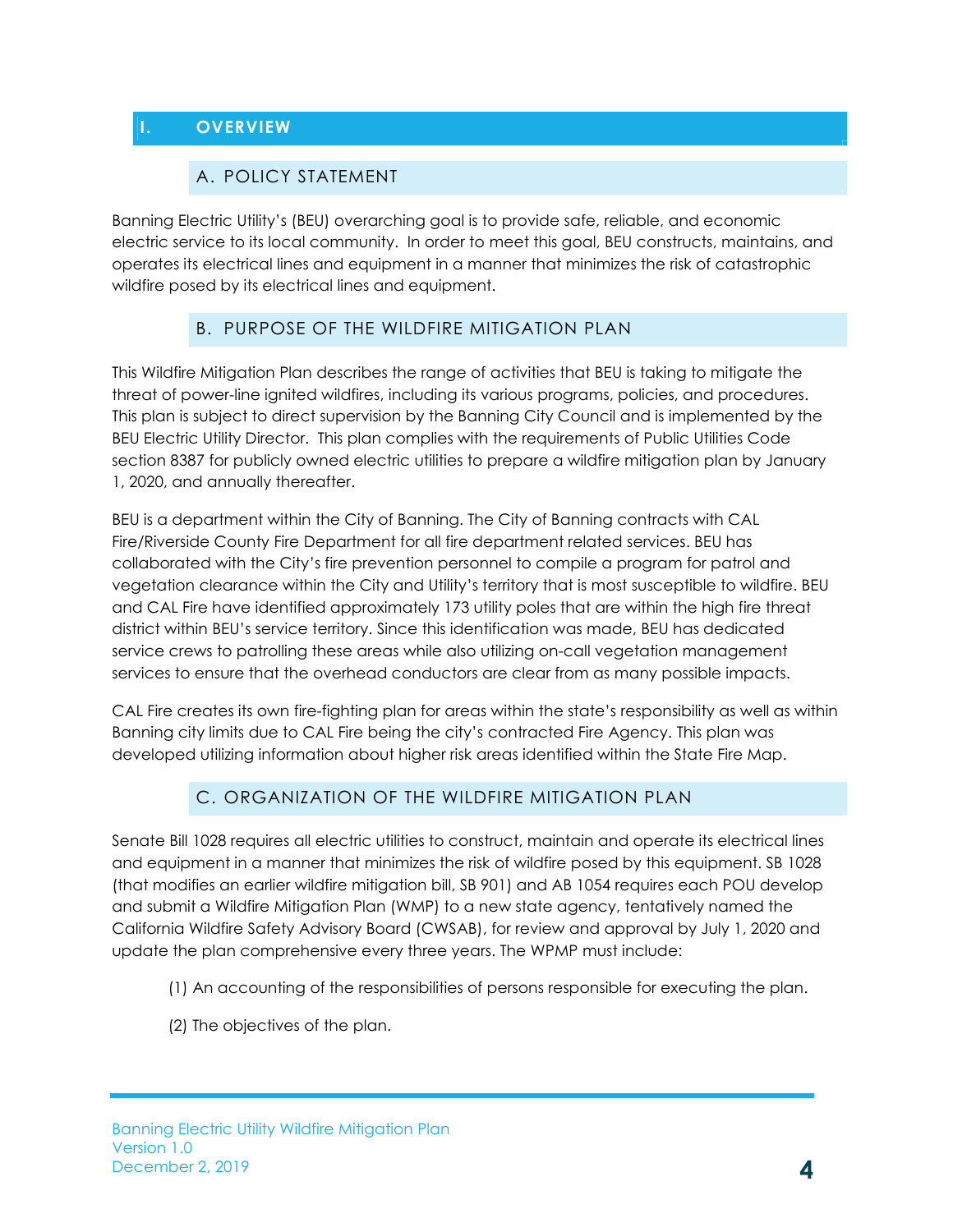(3) A description of the preventive strategies and programs adopted by the electrical corporation to minimize the risk of its electrical lines and equipment causing catastrophic wildfires.

(4) A description of the metrics the electrical corporation plans to use to evaluate the plan's performance and the assumptions that underlie the use of those metrics.

(5) A discussion of how the application of previously identified metrics to previous plan performances has informed the plan.

(6) A description of the processes and procedures the electrical corporation will use to do the following:

(A) How the utility intends to monitor and audit the implementation of the plan.

(B) How the utility will identify any deficiencies in the plan or the plan's implementation and correct those deficiencies.

(C) How the utility will monitor and audit the effectiveness of electrical line and equipment inspections, including inspections performed by contractors, carried out under the plan and other applicable statutes and commission rules.

(7) Any other information that the commission may require.

In 2018, the CPUC completed the development of the statewide Fire Threat Map that designates areas of the state at an elevated risk of electric line-ignited wildfires. This updated map incorporated historical fire data, fire-behavior modeling, and assessments of fuel, weather modeling, and host of other factors. The map development and approval process involved detailed review by the relevant utility staff and local fire officials, a peer review process, and ultimate approval by a team of technical experts led by CAL Fire.

The CPUC's Fire Threat Map includes three Tiers/Levels of fire threat risk. Tier 1 consists of areas that have the lowest hazards and risks. Tier 2 consists of areas on the CPUC Fire Threat Map where there is an elevated risk for destructive utility-associated wildfires. Finally, Tier 3 consists of areas on the CPUC Fire-Threat Map where there is an extreme risk for destructive utilityassociated wildfires.

SB 1028 was enacted prior to the adoption of the CPUC's Fire Threat Map and does not reference the tiers of fire risk. However, BEU staff believe that the Fire Threat Map is the best source of data for determining whether there is significant risk of wildfire resulting from electrical lines or equipment. The Fire Threat Map incorporates historical fire data and received extensive input from electric utility staff and fire officials.

The CPUC's Fire Threat Map (Figure 1) for BEU identifies four primary areas of wildfire potential within Banning, a Tier 2 threat level within the site of the Rancho San Gorgonio Development, a tier 2 level in East Banning north and South of the Banning Airport, a Tier 2 threat level within the Communication Hill, Gilman Ranch and Sunnyslope Cemetery areas, and a Tier 3 threat level in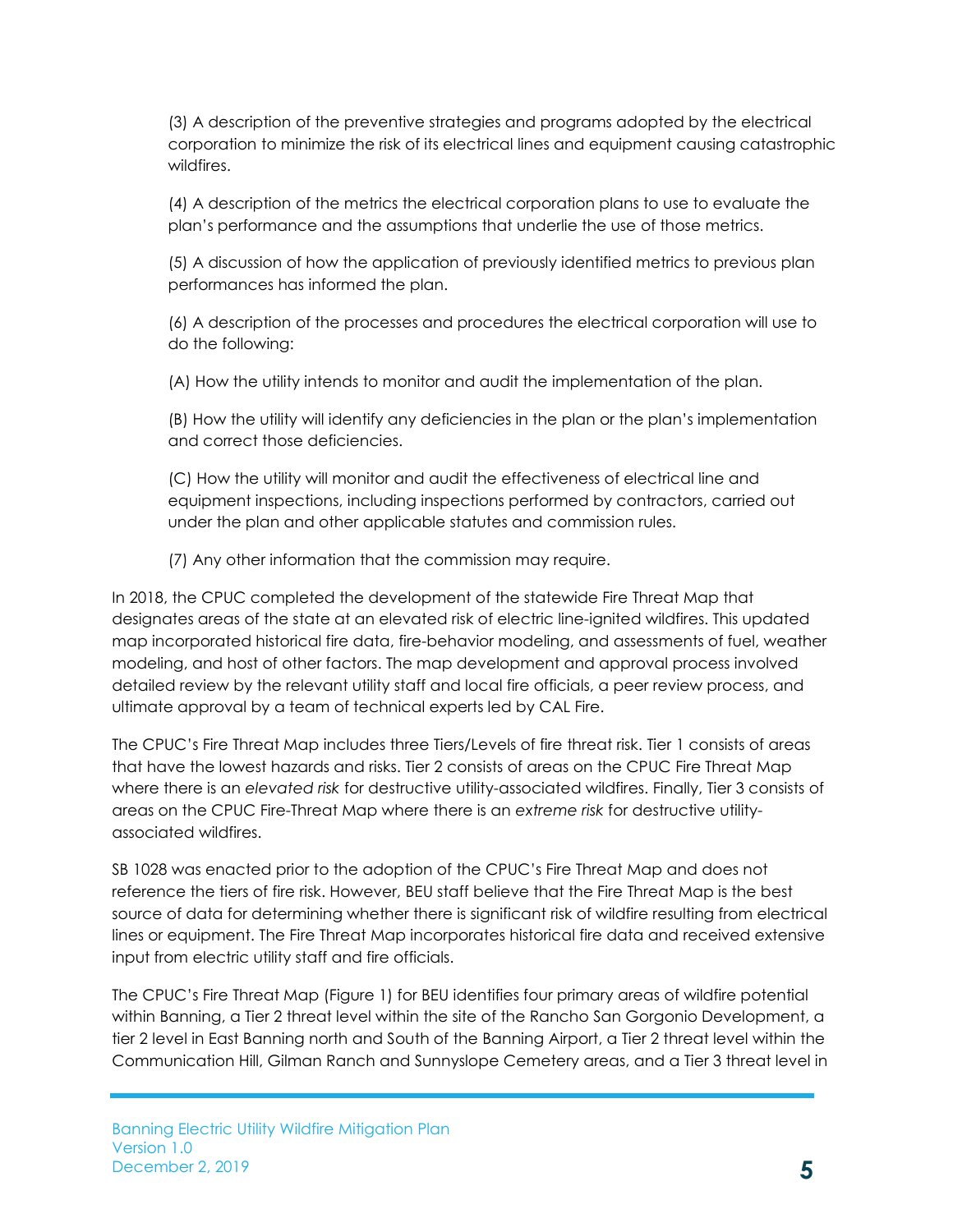the Banning Canyon and Mias Canyon areas. There is also a short stretch of transmission line (0.9 miles long) in an open area south of the I-10 Freeway between Sunset Avenue and South Highland Home Road that is in a Tier 2 threat level area.

Conversely, the California Department of Forestry and Fire Protection's Fire and Resource Assessment Program (FRAP) had also developed a map in 2008 and then revised in 2012, also known as the FRAP Map, that depicts areas of California where there is an elevated hazard for the ignition and rapid spread of power-line fires due to strong winds, abundant dry vegetation, and other environmental conditions. This map (Figure 2) identifies areas of wildfire potential within Banning's Local Responsibility Area. Banning and Mias Canyon areas, a portion of area along the boundary of North Hathaway Street, areas within Gilman Ranch and near Sunnyslope Cemetery, and an area in southeast Banning south of Wesley Street and Smith Creek as Very High Fire Hazard Severity Zones (VHFHZs).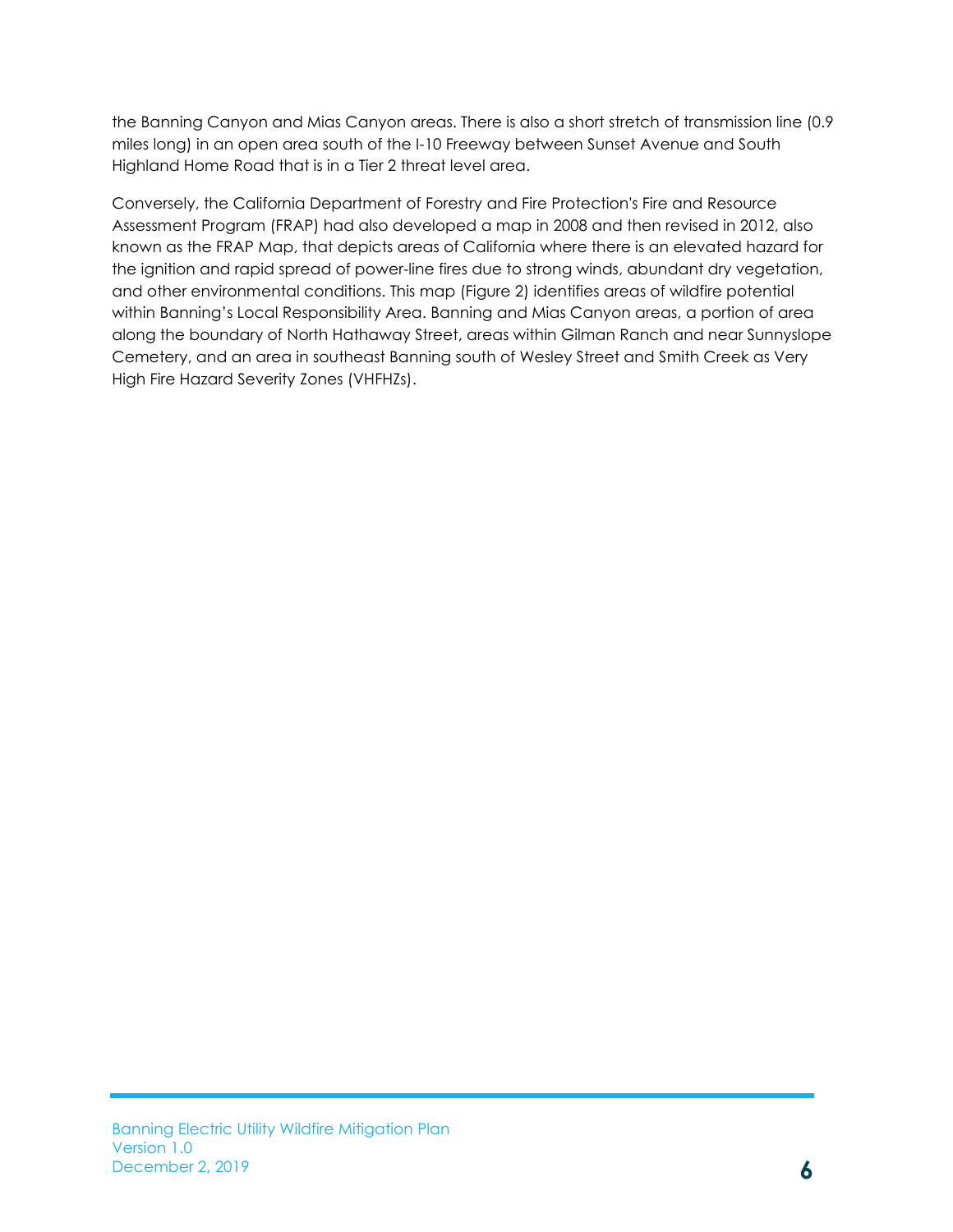#### II. OBJECTIVES OF THE WILDFIRE MITIGATION PLAN

#### A. MINIMIZING SOURCES OF IGNITION

The primary goal of this Wildfire Mitigation Plan is to minimize the probability that BEU's transmission and distribution system may be the origin or contributing source for the ignition of a fire. BEU has evaluated the prudent and cost-effective improvements to its physical assets, operations, and training that can help to meet this objective. BEU will implement those changes consistent with this evaluation.

## B. RESILIENCY OF THE ELECTRIC GRID

The secondary goal of this Wildfire Mitigation Plan is to improve the resiliency of the electric grid. As part of the development of this plan, BEU assesses new industry practices and technologies that will reduce the likelihood of an interruption (frequency) in service and improve the restoration (duration) of service.

## C. IDENTIFYING UNNECESSARY OR INEFFECTIVE ACTIONS

The final goal for this Wildfire Mitigation Plan is to measure the effectiveness of specific wildfire mitigation strategies. Where a particular action, program component, or protocol is determined to be unnecessary or ineffective, BEU will assess whether a modification or replacement is merited. This plan will also help determine if more cost-effective measures would produce the same or improved results.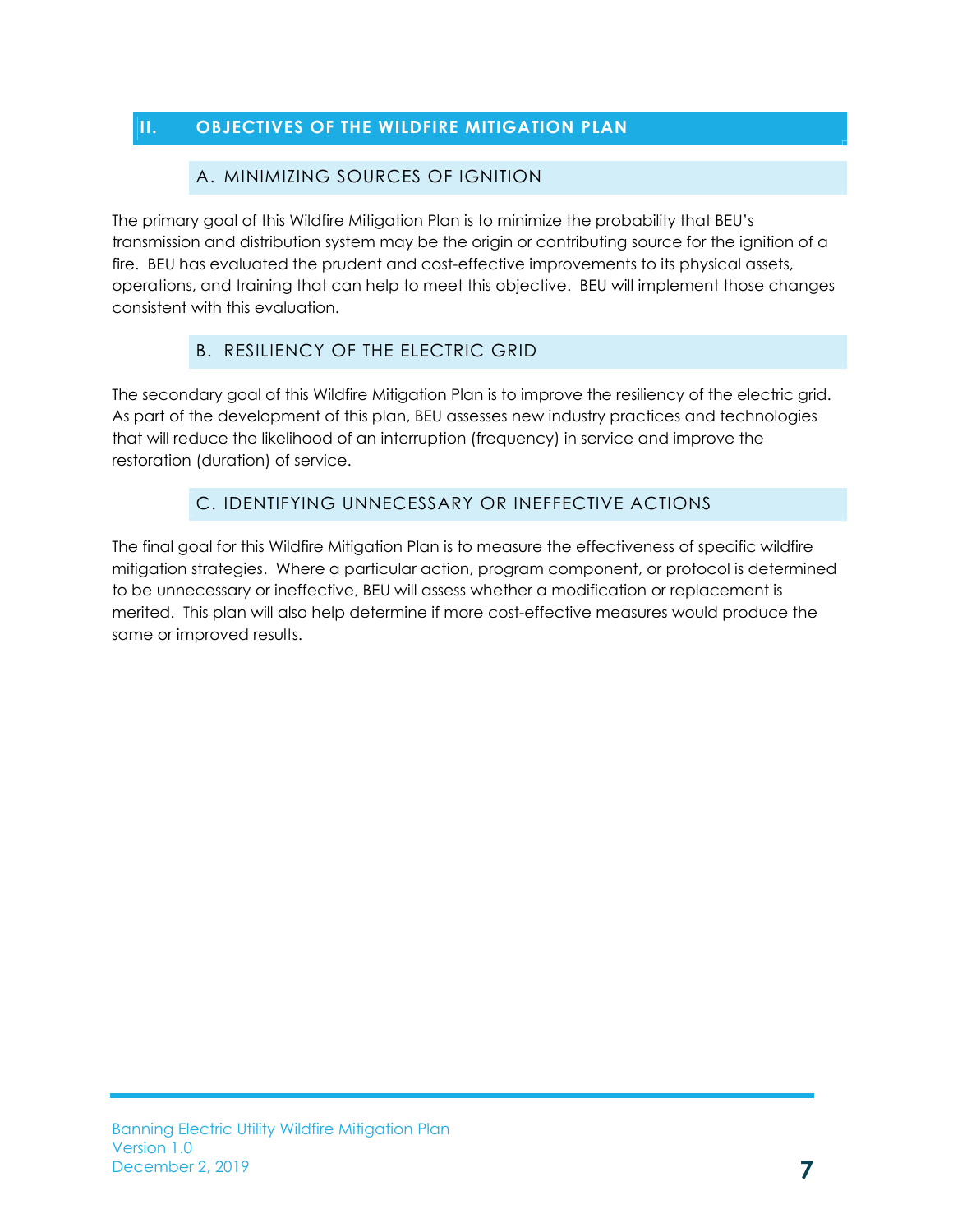#### III. ROLES AND RESPONSIBILITIES

#### A. UTILITY GOVERNANCE STRUCTURE

BEU's organization chart is shown below:

# **City of Banning - Electric Utility Department**



The BEU staff that have explicit responsibilities for wildfire prevention activities include:

Electric Utilities Director: Assumes overall responsibility for BEU's planning and mitigation activities, including maintaining compliance with state and federal safety and operating requirements.

Electric Operations Manager: Responsible for the safe operation of the BEU's 12.47 kV and below lines and equipment. The Electric Operations Manager supervises the BEU's linemen and is primarily responsible for ensuring that the lines are inspected, and a data base of pole and equipment inspections and O&M is maintained. The Electric Operations Manager is responsible for safety programs, including wildfire prevention training and evaluation and installation of new protective equipment to reduce fire risk.

Electrical Engineering Manager: Responsible for the reliable operation of the BEU's 34.5 kV transmission system and BEU's six 34.5/12 kV substations. This individual maintains compliance with federal, state and local fire management personnel to ensure that appropriate preventive measures are in place.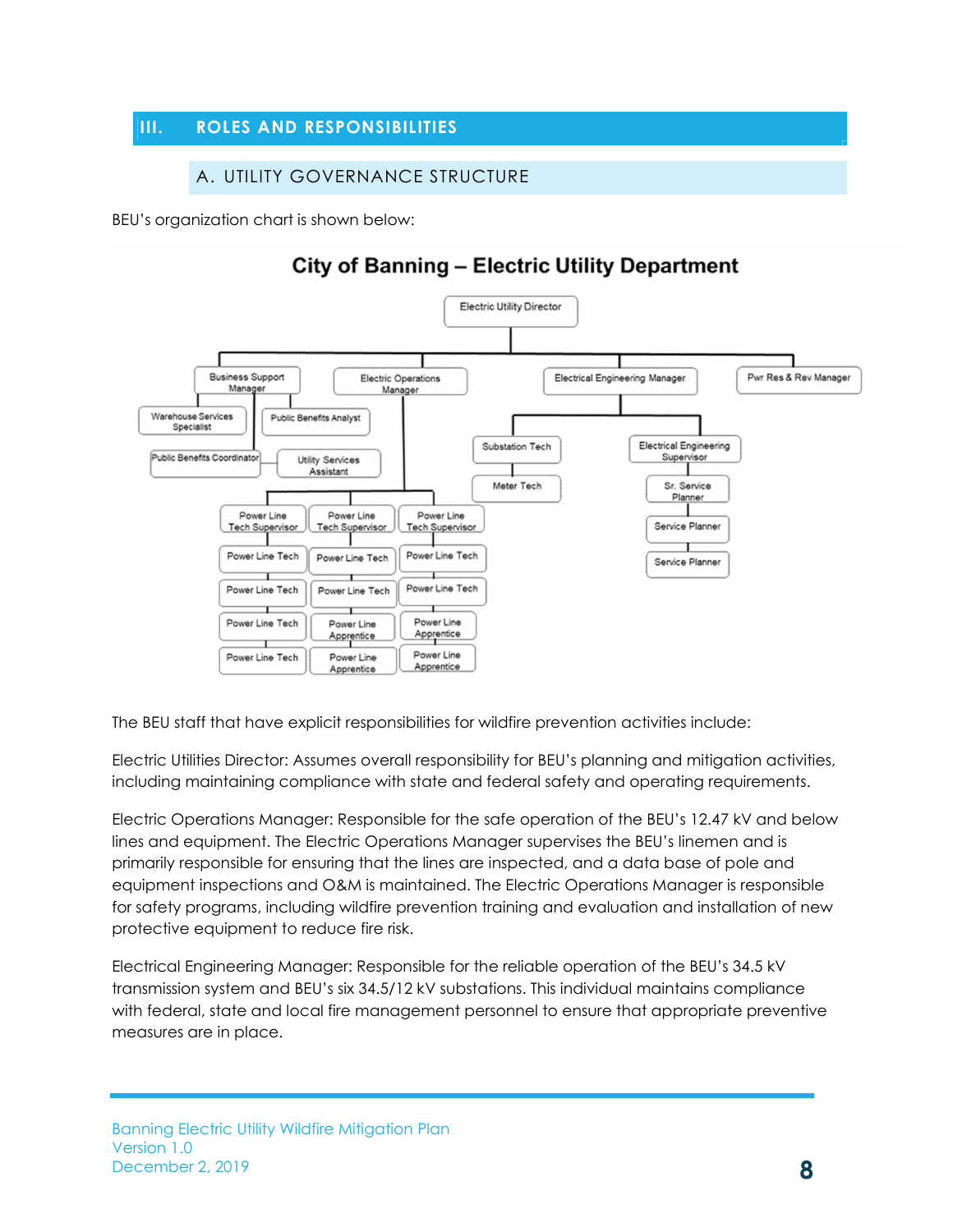Electrical Engineering Supervisor: Responsible for management of the WMP, tracking of wildfire mitigation efforts, leads research of new technological developments related to wildfire mitigation, acts as the liaison between BEU and other stakeholders of the WMP. The Electrical Engineering Supervisor also manages the design and analysis functions of the electric distribution system.

# B. WILDFIRE PREVENTION

BEU's overall responsibility is to provide safe, reliable and sustainable and energy to its customers. The main responsibilities of BEUs' wildfire prevention objective include:

- Operating system in a manner that will minimize potential wildfire risks.
- Taking all reasonable and practicable actions to minimize the risk of a catastrophic wildfire caused by BEU electric facilities.
- Coordinating with federal, state, and local fire management personnel as necessary or appropriate to implement BEU's Wildfire Mitigation Plan.
- Immediately reporting fires, pursuant to existing BEU practices and the requirements of this Wildfire Mitigation Plan.
- Taking corrective action when the staff witnesses or is notified that fire protection measures have not been properly installed or maintained.
- Complying with relevant federal, state, and industry standard requirements, including the industry standards established by the California Public Utilities Commission.
- Collecting and maintaining wildfire data necessary for the implementation of this Wildfire Mitigation Plan.
- Providing regular training programs for all employees having obligations for implementation of this Wildfire Mitigation Plan.

BEU has evaluated practical and feasible improvements to its physical assets to reduce the fire hazard due to BEU's equipment. BEU's response has been to:

- significantly increase vegetation removal in the elevated threat areas;
- increase the number of patrols during red-flag periods to check for downed lines and broken or damaged poles and cross-arms;
- install expulsion-limiting fuses and avian protection at pole connections as a standard practice, and
- pilot a project to inspect and take inventory of all the 12.47 and 34.5/69 kV circuits which will aid in the adoption of a more rigorous inspection program for circuits located in the elevated threat areas.

## C. WILDFIRE RESPONSE AND RECOVERY

Whether or not Banning's Emergency Operations Plan is put into action, BEU emergency respondents have an obligation to communicate directly with local field level emergency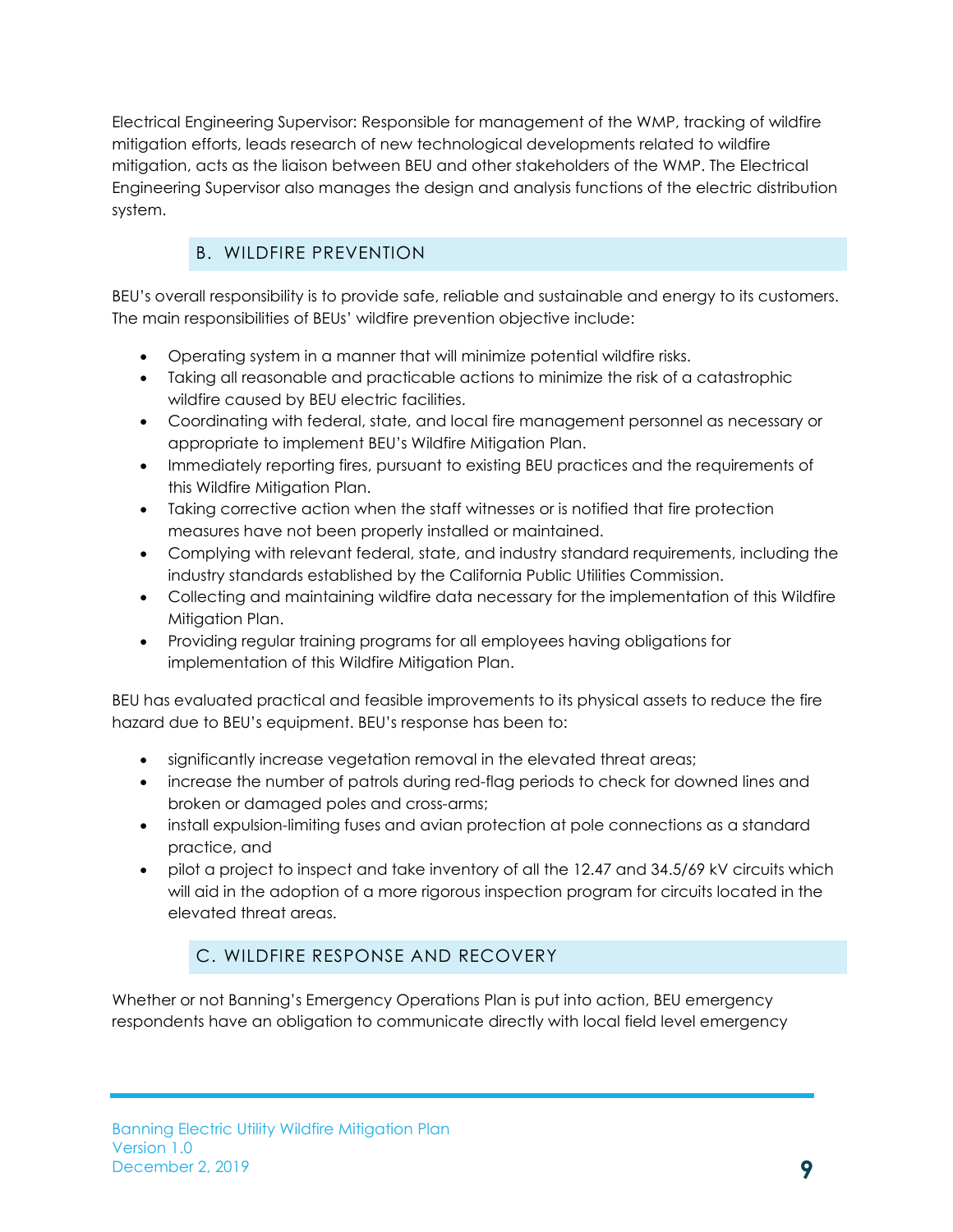response personnel as well as with local government officials during an apparent emergency event.

BEU staff have the following obligations regarding fire prevention, response and investigation:

- Take all reasonable and practicable actions to prevent and suppress fires resulting from BEU electric facilities.
- Follow BEU protocols during Red Flag Warnings.

#### D. COORDINATION WITH WATER UTILITIES/DEPARTMENT

BEU coordinates either directly with the Water/Wastewater Superintendent regarding information and implementation of strategies directly related to wildfire mitigation efforts. This communication would usually be elevated to the Public Works Director who oversees the Water/Wastewater Division during an actual wildfire event to ensure that all levels of management are informed of mitigation procedures and any fire-fighting activity that may be present within City limits that may affect power to water/wastewater resources.

#### E. COORDINATION WITH OTHER POWER AND COMMUNICATION INFRASTRUCTURE PROVIDERS

Coordination with Southern California Edison (SCE)

SCE has 220, 115, and 33 kV lines within BEU's service territory. SCE has developed their own Wildfire Prevention and Mitigation Plan detailing their plans for preventing any wildfire events and BEU and SCE are cooperating to reduce any impacts of the SCE plan on Banning customers.

Banning receives all its power imports SCE's 115 kV transmission lines from El Casco Substation to SCE's Banning Substation. SCE also has the ability to feed Banning through three other 115kV transmission lines from Zanja, Maraschino, or Devers Substations to SCE's Banning Substation. There are six 33 kV lines out of Banning Substation. Three of these lines (Dysart, Saddleback, and Stubby) serve SCE customers outside BEU's service territory, with the remaining three serving Banning loads. SCE has performed system studies to determine what would happen to Banning residents if different combinations of these three lines serving Banning were interrupted.

Depending upon the circuit interrupted, Banning could see up to two-thirds of its load dropped. Banning does not currently utilize any internal generation that could make up the capacity shortfall, which could cause significant impacts on Banning's customers.

As a result, BEU and SCE will need to develop protocols for inspecting and energizing SCE lines that have tripped or been purposely de-energized during red flag periods. Development of these protocols are a high priority by both SCE and BEU.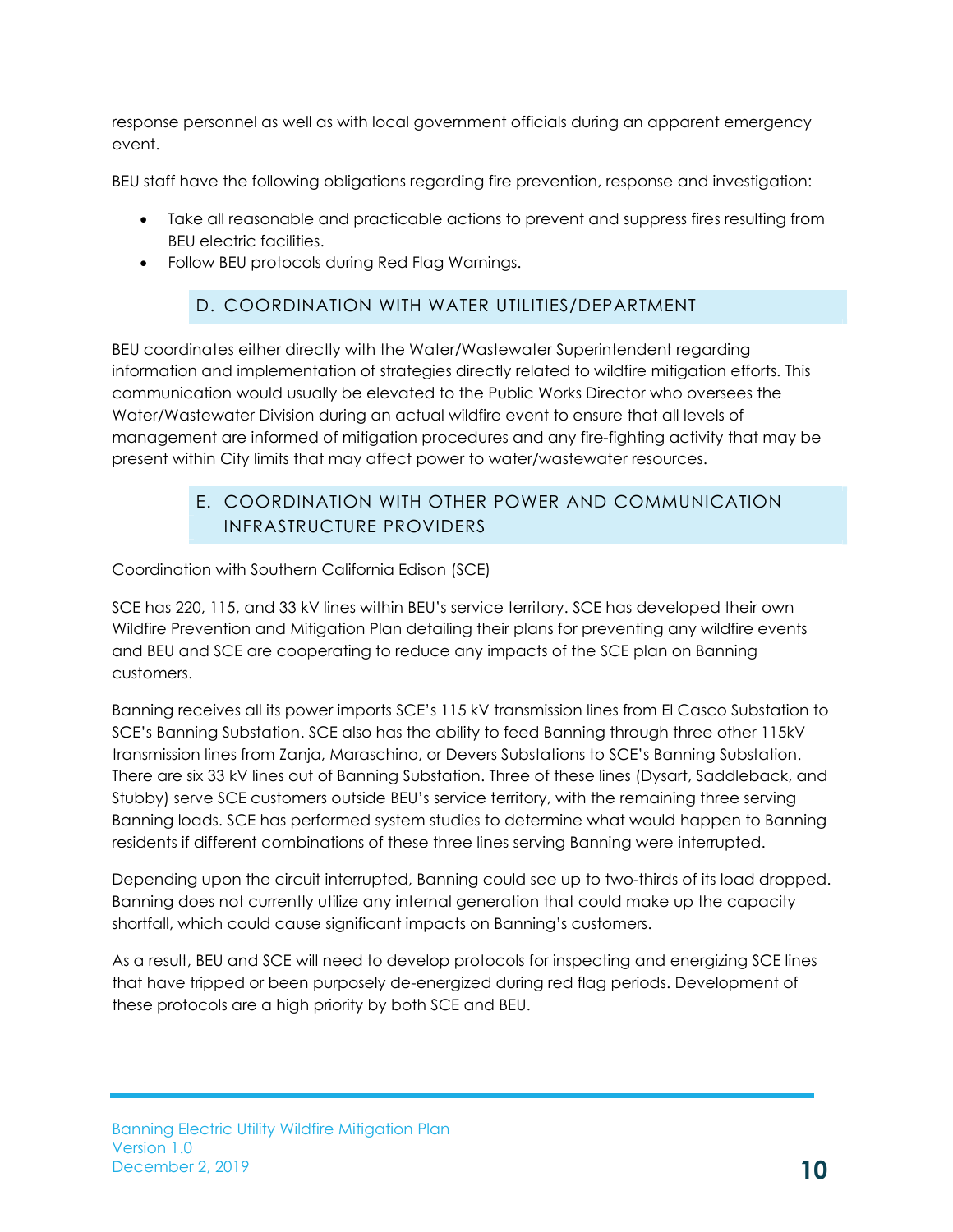#### Coordination with Communication Infrastructure Providers

BEU has a direct relationship with communications providers such as Verizon, Frontier, AT&T, Charter, Time Warner, MCI and others. Most communications regarding removal or upgrade od overhead utilities is handled through a Joint Pole Authorization (JPA) process. The JPA tracks the progress of changes to utility (joint pole owner) connections at any given pole and tracks the costs associated with specific changes or upgrades. The changes include but are not limited to new attachments, replacement of existing attachments, pole inspections, and removal of utility poles to convert to underground construction.

When communications with these companies are of an urgent matter, for instance in a high risk or red flag weather condition or if there is damage present at a utility pole, direct communication is required in order to assess all conditions and prepare for emergency. First responders are supplied with all of the direct contact information for these companies.

#### F. STANDARDIZED EMERGENCY MANAGEMENT SYSTEM

As a local governmental agency,<sup>1</sup> BEU has planning, communication, and coordination obligations pursuant to the California Office of Emergency Services' Standardized Emergency Management System ("SEMS") Regulations,2 adopted in accordance with Government Code section 8607. The SEMS Regulations specify roles, responsibilities, and structures of communications at five different levels: field response, local government, operational area, regional, and state.3 Pursuant to this structure, the City of Banning annually coordinates and

(1) "Field response level" commands emergency response personnel and resources to carry out tactical decisions and activities in direct response to an incident or threat.

(2) "Local government level" manages and coordinates the overall emergency response and recovery activities within their jurisdiction.

(3) "Operational area level" manages and/or coordinates information, resources, and priorities among local governments within the operational area and serves as the coordination and communication link between the local government level and the regional level.

(4) "Regional level" manages and coordinates information and resources among operational areas within the mutual aid region designated pursuant to Government Code §8600 and between the operational areas and the state level. This level along with the state level coordinates overall state agency support for emergency response activities.

(5) "State level" manages state resources in response to the emergency needs of the other levels, manages and coordinates mutual aid among the mutual aid regions and between the regional level and state level, and serves as the coordination and communication link with the federal disaster response system.

<sup>&</sup>lt;sup>1</sup> As defined in Cal. Gov. Code § 8680.2.

<sup>2</sup> 19 CCR § 2407.

<sup>3</sup> Cal. Gov. Code § 2403(b):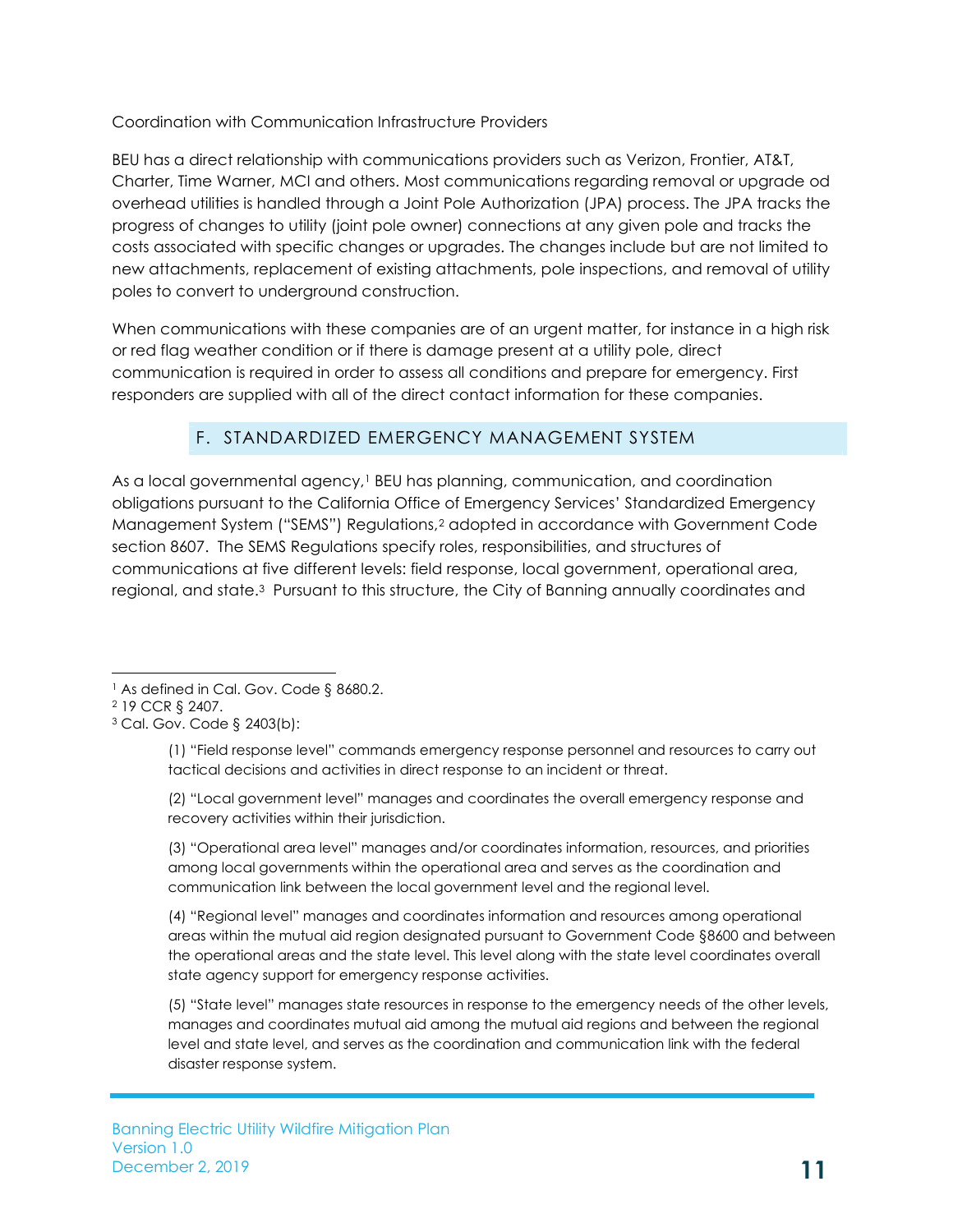communicates with the relevant safety agencies as well as other relevant local and state agencies.

BEU operates under the objectives and policies described within City of Banning's Emergency Operations Plan; the latest version of the plan was adopted in December 2012. The level of communication, training, and coordination required from management, field personnel, and responding agencies is outlined within this plan. This plan is also fully compliant with the National Incident Management System (NIMS), which was enacted by the US Department of Homeland Security on March 1, 2004.

SEMS/NIMS have five essential functions adapted from ICS. These functions, while originally designed to give direction and control only to field level responders, are also applicable in the EOC at the local government, operational area, regional, and state levels. They are:

- Command (field level) or Management (EOC level)
- Operations
- Planning & Intelligence
- Logistics
- Finance & Administration

Wildfires are considered a Level 2 Emergency Alert under the SEMS structure. Activation of personnel during a wildfire emergency is described in the following chart taken from Banning's Emergency Operations Plan: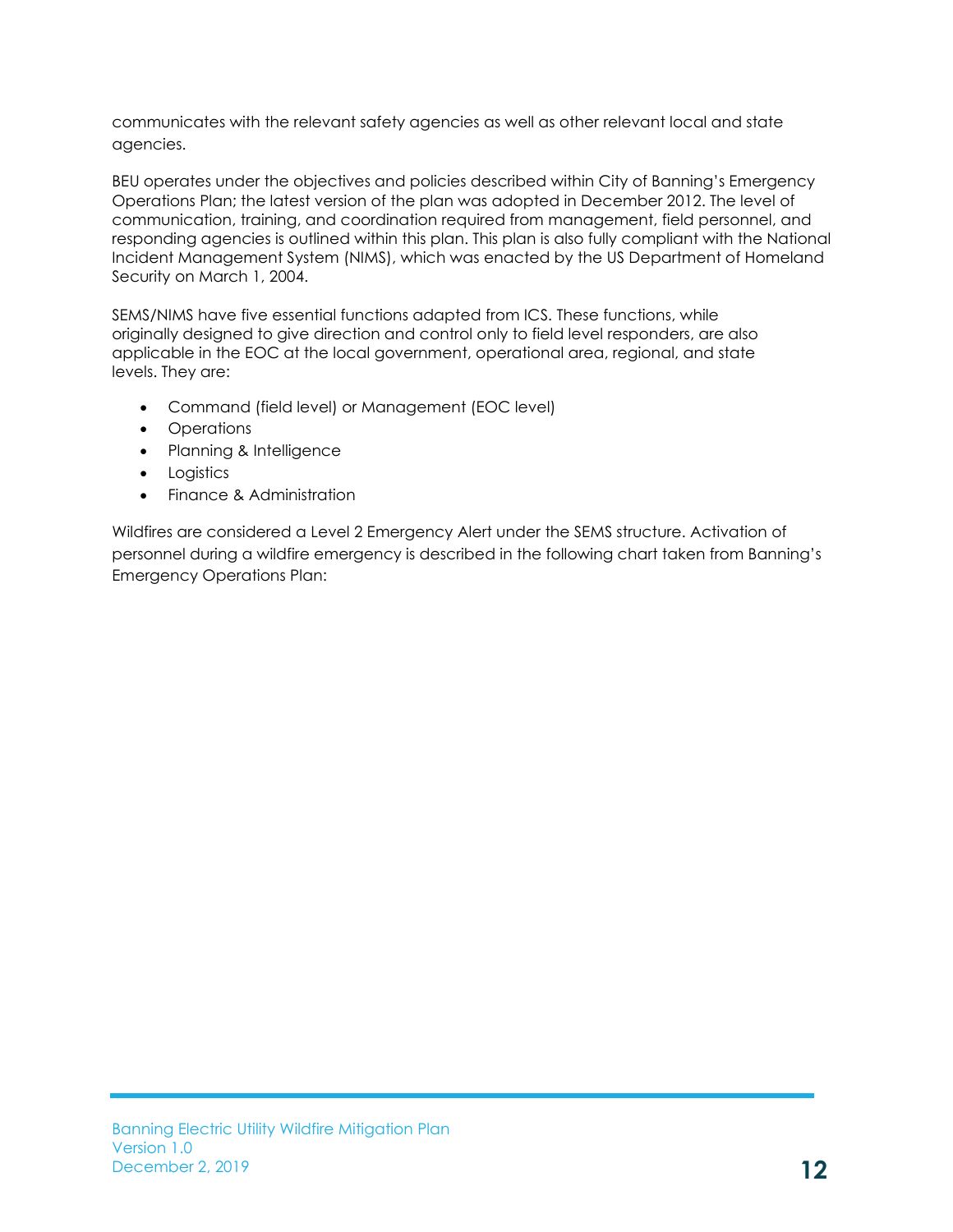| <b>Event/Situation</b>                                                                                                                                                                                                                                                                                                     | <b>Activation</b><br>Level | <b>Minimum Staffing</b>                                                                                                                                                              |  |
|----------------------------------------------------------------------------------------------------------------------------------------------------------------------------------------------------------------------------------------------------------------------------------------------------------------------------|----------------------------|--------------------------------------------------------------------------------------------------------------------------------------------------------------------------------------|--|
| Small incidents involving two<br>٠<br>or more City Departments<br><b>Flood Watch</b><br>Resource request from outside<br>the City<br>The Operational Area requests<br>the City activate their EOC in<br>support of the Operational<br>Area FOC<br>There is an incident adjacent<br>to the City that may impact the<br>City | One                        | <b>EOC Manager</b><br>Representatives of<br>corresponding City<br>departments                                                                                                        |  |
| <b>Moderate Earthquake</b><br>Major wildland fire affecting<br>developed area<br>Major wind or rain storm<br>Two or more large incidents<br>involving two or more City<br><b>Departments</b><br><b>Flood Warning</b>                                                                                                       | Two                        | Dir. of Emergency<br><b>Services</b><br><b>All Section Chiefs</b><br><b>Branches and Units as</b><br>appropriate for the<br>situation<br>Agency<br>representatives as<br>appropriate |  |
| Major Countywide or Regional<br>٠<br>emergency<br>Multiple departments with<br>heavy resource involvement<br>Major earthquake damage<br>Any real or potential failure of<br><b>Perris Dam</b>                                                                                                                              | Three                      | <b>All EOC positions</b>                                                                                                                                                             |  |

#### Figure 3 Banning EOC Activation Levels

Under the SEMS structure, a significant amount of preparation is done through advanced planning at the county level, including the coordination of effort of public, private, and nonprofit organizations. Riverside County serves as the Operational Area and is guided by the Riverside County Disaster Council that is made up of representatives of several officials which include members of the Banning City Council. The Banning City Mayor, and lead representative of Banning City Council, is responsible for declaring a local disaster and implementing the Emergency Operations Plan. The Operational Area includes local and regional organizations that bring relevant expertise to the wildfire prevention and recovery planning process. These participants include Riverside County Sheriff – Banning Station, Riverside County Fire/CDF/ESC, Executive Management Team, Riverside County Office of Emergency Services, Banning Unified School District, Morongo Tribe, Banning City Council, EOC Command Management Staff, the American Red Cross, Hospitals, special districts, communications providers, and other similar organizations.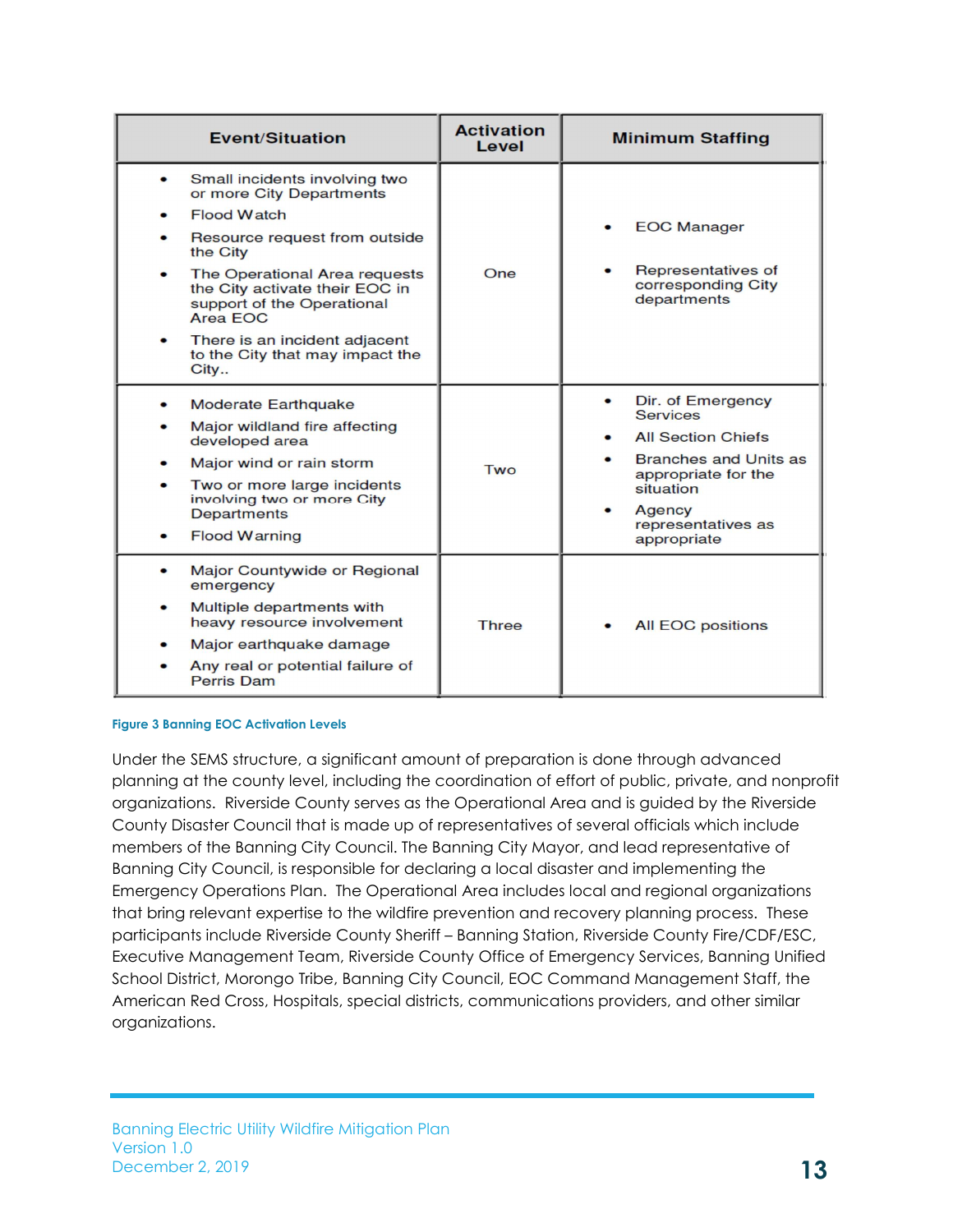Pursuant to the SEMS structure, BEU members are encouraged to participates in annual training exercises that are coordinated through other local and county agencies. NIMS Training and Emergency Preparedness training is required for all emergency response personnel. Participation in Tabletop Exercises, Functional Exercises and Multi-Agency Exercise are recommended to provide emergency responders with a realistic simulation of emergency events with full field deployment.

BEU is a member of the California Utility Emergency Association, which plays a key role in ensuring communications between utilities during emergencies. BEU also participates in the Western Energy Institute's Western Region Mutual Assistance Agreement, which is a mutual assistance agreement covering utilities across several western states.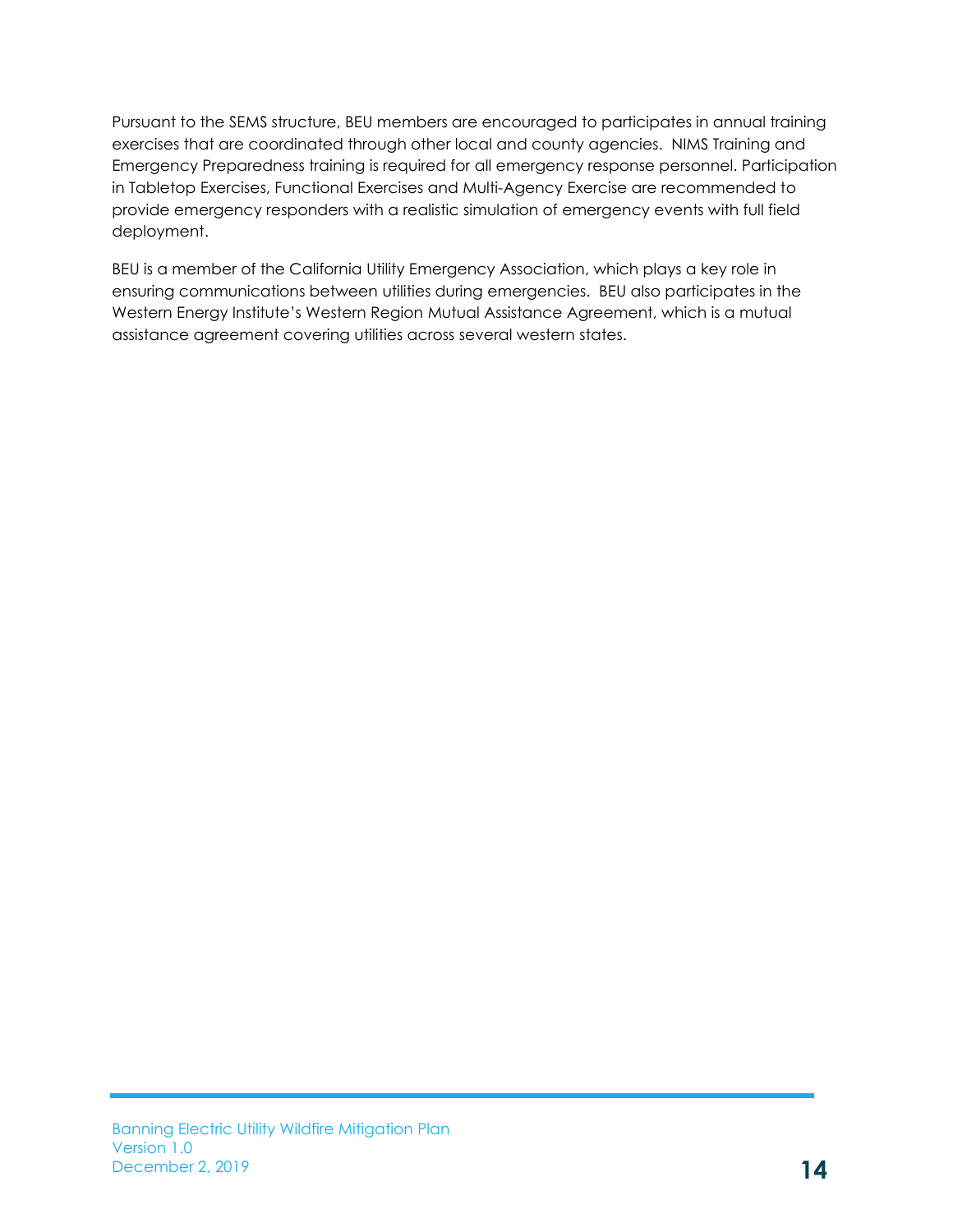#### IV. WILDFIRE RISKS AND DRIVERS ASSOCIATED WITH DESIGN, CONSTRUCTION, OPERATION, AND MAINTENANCE

#### A. PARTICULAR RISKS AND RISK DRIVERS ASSOCIATED WITH TOPOGRAPHIC AND CLIMATOLOGICAL RISK FACTORS

Within BEU's service territory and the surrounding areas, the primary risk drivers for wildfire are the following:

- Extended drought:
- Vegetation type;
- Vegetation Density;
- Weather:
- High winds;
- Terrain;
- Changing Weather Patterns (Climate Change)
- Communities at Risk
- Fire History

Banning has two primary areas where the potential for wildfires is high due to fuels or vegetation, winds and terrain. The northeaster portion of Banning, the Banning and Mias Canyon areas, is a rugged, hilly area with canyons that makes travel through it difficult. This is the City's primary fire threat area. Wildfires can start within this area and then move to the west into the populated areas of Banning and unincorporated Riverside County due to prevailing winds.

The other area of concern is the undeveloped Communication Hill area of north-central Banning that contains communication towers and water reservoirs atop a large hill. Directly to the east side are two large undeveloped areas comprised of Gilman Ranch and Sunnyslope Cemetery. The Gilman Ranch and Sunnyslope Cemetery areas will be developed in the next few years, reducing wildfire threats. BEU has to plan on fires in the area even though BEU only has less than a combined 800 feet of overhead distribution line in these areas. SCE has several high voltage 115 kV transmission lines going east-west across the very northern part of the area.

#### Asset Classification

BEU does not have any substations in Banning and Mias Canyons, Communication Hill, or Gilman ranch and Sunnyslope areas. BEU has a single, 12.47 kV overhead circuit along Gilman Street in the Gilman Ranch area, a single 12.47 kV overhead circuit through Banning Canyon adjacent to Bluff Street and a single-phase 7.2 kV overhead circuit through Mias Canyon on Mias Canyon Road. BEU does not have any 34.5 or 69 kV transmission lines through any of these areas.

The 12.47 kV overhead circuit on Gilman Street will eventually be converted to an underground circuit that will serve the future St. Boniface Development. The threat of wildfire being caused by utility lines in this area will be eliminated through grid hardening.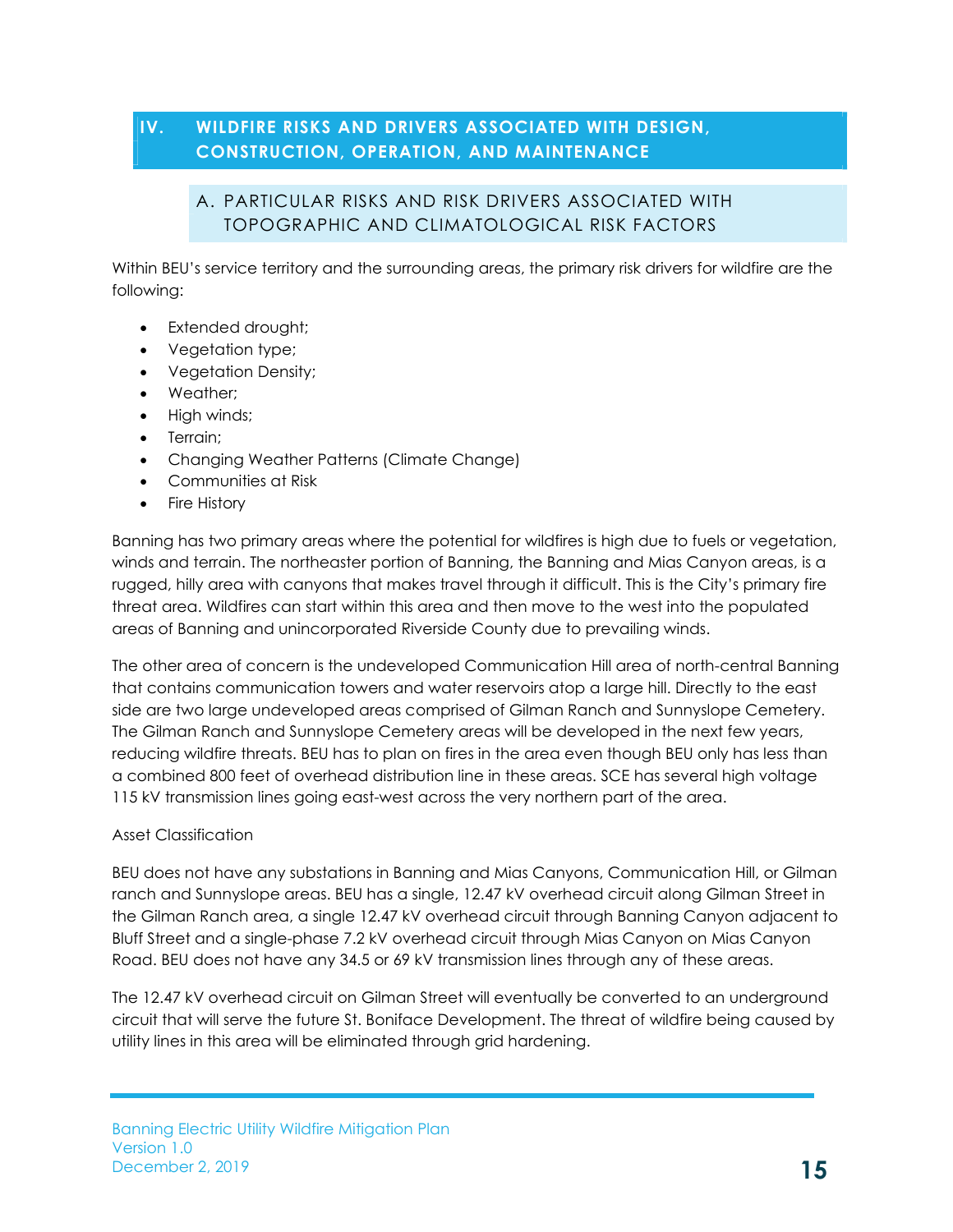Both Banning Canyon and Mias Canyon lie within the Tier 3 extreme risk threat level area and present a challenge for BEU to provide reliable energy to these areas during an event that could potentially spark a wildfire.

One such challenge is that Banning Canyon is frequently referred to as the "Water Canyon" in that there are eight water distribution wells in which BEU currently provides energy. If BEU were to disconnect power to these wells, CAL Fire may be extremely limited in fire protection resources if these wells aren't pumping and providing water to fight wildfires. At the same time, the city's customers/rate payers could possibly be forced to operate on short water supply during a wildfire event which would have an immediate impact on quality of life for Banning residents.

Mias Canyon poses a unique challenge because BEU currently provides primary 12.47kV and 7.2 kV electric power through Mias Canyon Road, and SCE transforms BEU's primary power to secondary power at 240 V to serve 14 residential customers in this area (meters are owned by and billed through SCE). The task that must be defined is what type of event will require BEU to de-energize Mias Canyon and how will this be accomplished? What role will SCE play in this situation and what authority will they have? BEU has discussed with SCE the need for the 12.47 kV and 7.2 kV circuits that serve Mias Canyon to be regulated with an on-line 15 kV rated distribution circuit recloser that will allow BEU to shut off power to this area if the utility feels that de-energization is warranted. BEU is working diligently with SCE to reach a consensus on the sequence of operations during such an event such as notifying resident of any potential fire threats and coordinating any information it releases to SCE to avoid releasing contradictory information or miscommunicating during field operations.

#### B. ENTERPRISEWIDE SAFETY RISKS

BEU does not have a database of what type of events have caused the most fires over the years. Based on current outage information, the ranking of factors causing BEU's outages was estimated as equipment deterioration or failure, vegetation (tree branches and palm fronds), vehicles running into BEU equipment, animals (mostly birds, snakes, and rodents), mylar balloons, lightning and vandalism.

During the past three years, BEU's largest and longest lasting outages have been caused by equipment deterioration or failure and vehicle damage to BEU equipment. The most outages (by number) over this period of time are due to equipment deterioration or failure, vegetation (mostly customer trees in service laterals) and vehicles hitting BEU equipment. BEU contracts with professional tree trimming vendors to ensure that all transmission and distribution equipment within the public right-of-way and on City-owned property are clear from any potential hazards involving vegetation.

BEU has had a long-term problem with palm fronds and other taller trees on private property throughout the city that blow free during wind events and fall across BEU's power lines. BEU's field staff does its best to engage and educate property owners of the inconvenience to other rate payers and potential dangers that may be present by allowing tree branches to reside near live power lines. Older, unkept trees that have the appearance of deterioration possibly due to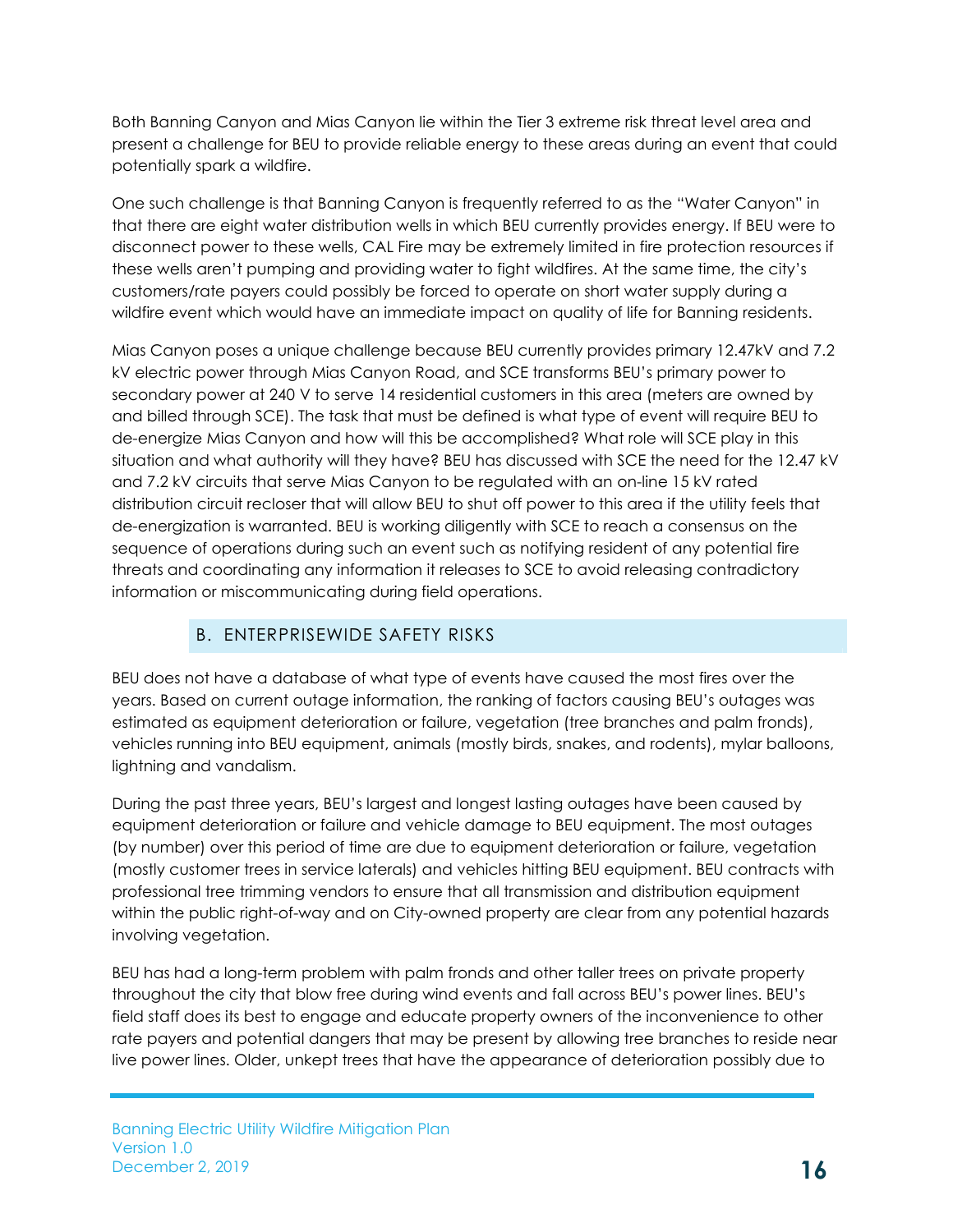tree rot are given the highest priority for required action. BEU may impose penalties that may include a fine or temporary disconnection of electric service if such vegetation hazards are not remedied within a specified amount of time once official notice of the unsafe condition is given.

# C. CHANGES TO CPUC FIRE THREAT MAP

BEU has considered the recommended threat levels identified on the CPUC Fire Threat Map and proposes to evaluate and remedy our construction standards accordingly. However, BEU has identified certain challenges to the methodology used to identify some of the areas with the service territory as high-risk wildfire threat zones.

BEU is not recommending the site of the Rancho San Gorgonio Development, East Banning north and South of the Banning Airport, the Gilman Ranch and Sunnyslope Cemetery, southeast Banning south of Wesley Street and Smith Creek, and the portion of area along the boundary of North Hathaway Street be designated a high-risk fire area although the CPUC fire map and FRAP Map show these areas as an elevated risk area. This is because BEU has only a few hundred feet of overhead wire in these sparsely developed areas and has no plans to construct additional overhead lines in these areas. Additionally, within the next few years, three new master planned area will be constructed in the Rancho San Gorgonio, Gilman Ranch and Sunnyslope Cemetery areas, eliminating much of the undeveloped at-risk area.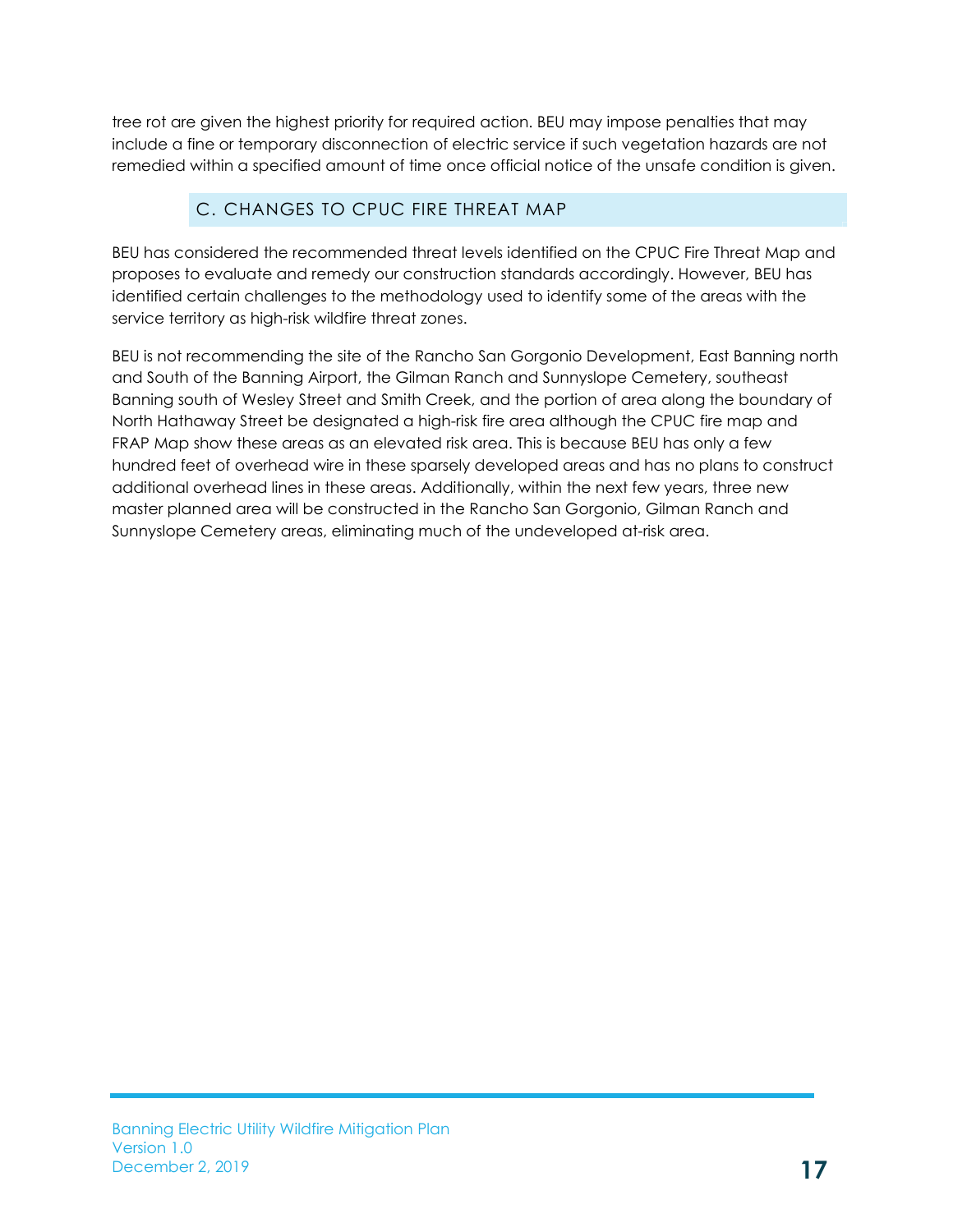# V. WILDFIRE PREVENTATIVE STRATEGIES

#### A. HIGH FIRE THREAT DISTRICT

BEU directly participated in the development of the California Public Utilities Commission's (CPUC) Fire-Threat Map,<sup>4</sup> which designates a High-Fire Threat District. In the map development process, BEU served as a territory lead, and worked with utility staff and local fire & government officials to identify the areas of BEU's service territory that are at an elevated or extreme risk of power line ignited wildfire. BEU has incorporated the High Fire Threat District into its construction, inspection, maintenance, repair, and clearance practices, where applicable.

#### B. WEATHER MONITORING

BEU monitors current and forecasted weather data from a variety of sources including:

- United States National Weather Service
- United States Forest Service Wildland Fire Assessment System
- National Fire Danger Rating System
- National Interagency Fire Center Predictive Services for Northern and Southern California.
- Any official warnings from CAL Fire

BEU assigns one of four operating conditions based on the relevant weather data and knowledge of local conditions:

- (1) Normal: During normal conditions, no changes are made to operations or work policy.
- (2) Elevated: During elevated fire-risk conditions, patrols begin in the areas of elevated and extreme risk to wildfires.
- (3) Extreme: During extreme fire-risk conditions, an additional crew is assigned to either patrol or remain on stand-by to assist with any corrective action in the areas of elevated and extreme risk to wildfires.
- (4) Red Flag: If the National Weather Service declares a Red Flag Warning for any portion of BEU's service territory, then an additional crew will be assigned to patrol the areas of elevated and extreme risk to wildfires and assist with any corrective action needed.

<sup>4</sup> Adopted by CPUC Decision 17-12-024.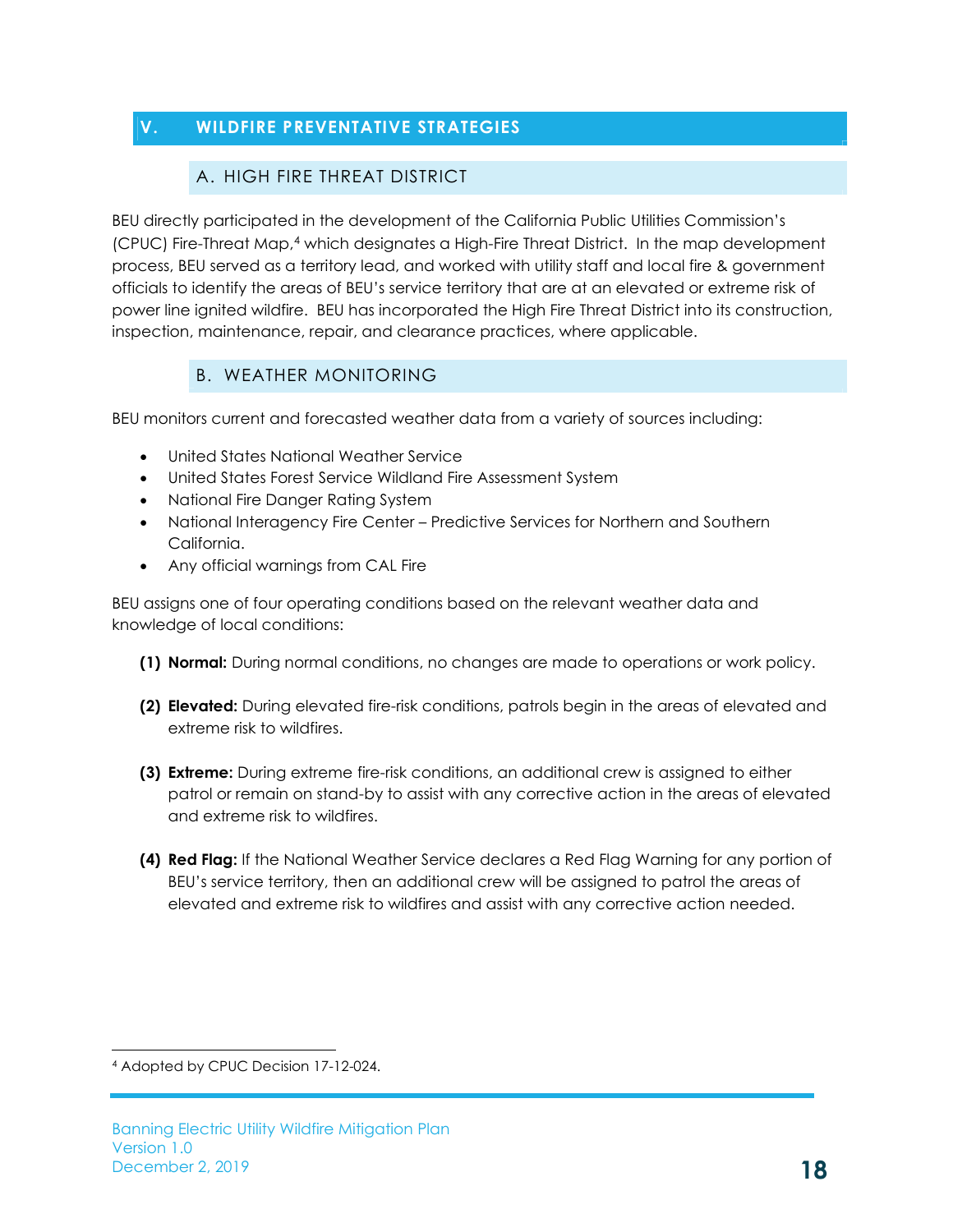## C. DESIGN AND CONSTRUCTION STANDARDS

BEU's electric facilities are designed and constructed to meet or exceed the relevant federal, state, or industry standard. BEU treats CPUC General Order (GO) 95 as a key industry standard for design and construction standards for overhead electrical facilities. BEU meets or exceeds all standards in GO 95. Additionally, BEU monitors and follows as appropriate the National Electric Safety Code.

## D. VEGETATION MANAGEMENT

BEU meets or exceeds the minimum industry standard vegetation management practices. For transmission-level facilities, BEU complies with NERC FAC-003-4, where applicable. For both transmission and distribution level facilities, BEU meets: (1) Public Resources Code section 4292; (2) Public Resources Code section 4293; (3) GO 95 Rule 35; and (4) the GO 95 Appendix E Guidelines to Rule 35. These standards require significantly increased clearances in the High Fire Threat District. The recommended time-of-trim guidelines do not establish a mandatory standard, but instead provide useful guidance to utilities. BEU will use specific knowledge of growing conditions and tree species to determine the appropriate time of trim clearance in each circumstance.

| GO 95, Rule 35, Table 1 |                                                                                               |                                                             |                                                                     |                                                                |                                                                    |  |  |  |  |
|-------------------------|-----------------------------------------------------------------------------------------------|-------------------------------------------------------------|---------------------------------------------------------------------|----------------------------------------------------------------|--------------------------------------------------------------------|--|--|--|--|
| Case                    | <b>Type of Clearance</b>                                                                      | Trolley<br>Contact.<br>Feeder and<br>Span Wires,<br>$0-5kv$ | Supply<br>Conductors<br>and Supply<br>Cables, 750 -<br>22,500 Volts | Supply<br>Conductors<br>and Supply<br>Cables, 22.5 -<br>300 kV | Supply<br>Conductors<br>and Supply<br>Cables, 300 -<br>550 kV (mm) |  |  |  |  |
| 13                      | Radial clearance of<br>bare line conductors<br>from tree branches<br>or foliage               | 18 inches                                                   | 18 inches                                                           | $\frac{1}{4}$ Pin<br>Spacing                                   | $\frac{1}{2}$ Pin<br>Spacing                                       |  |  |  |  |
| 14                      | Radial clearance of<br>bare line conductors<br>from vegetation in<br>the Fire-Threat District | 18 inches                                                   | 48 inches                                                           | 48 inches                                                      | 120 inches                                                         |  |  |  |  |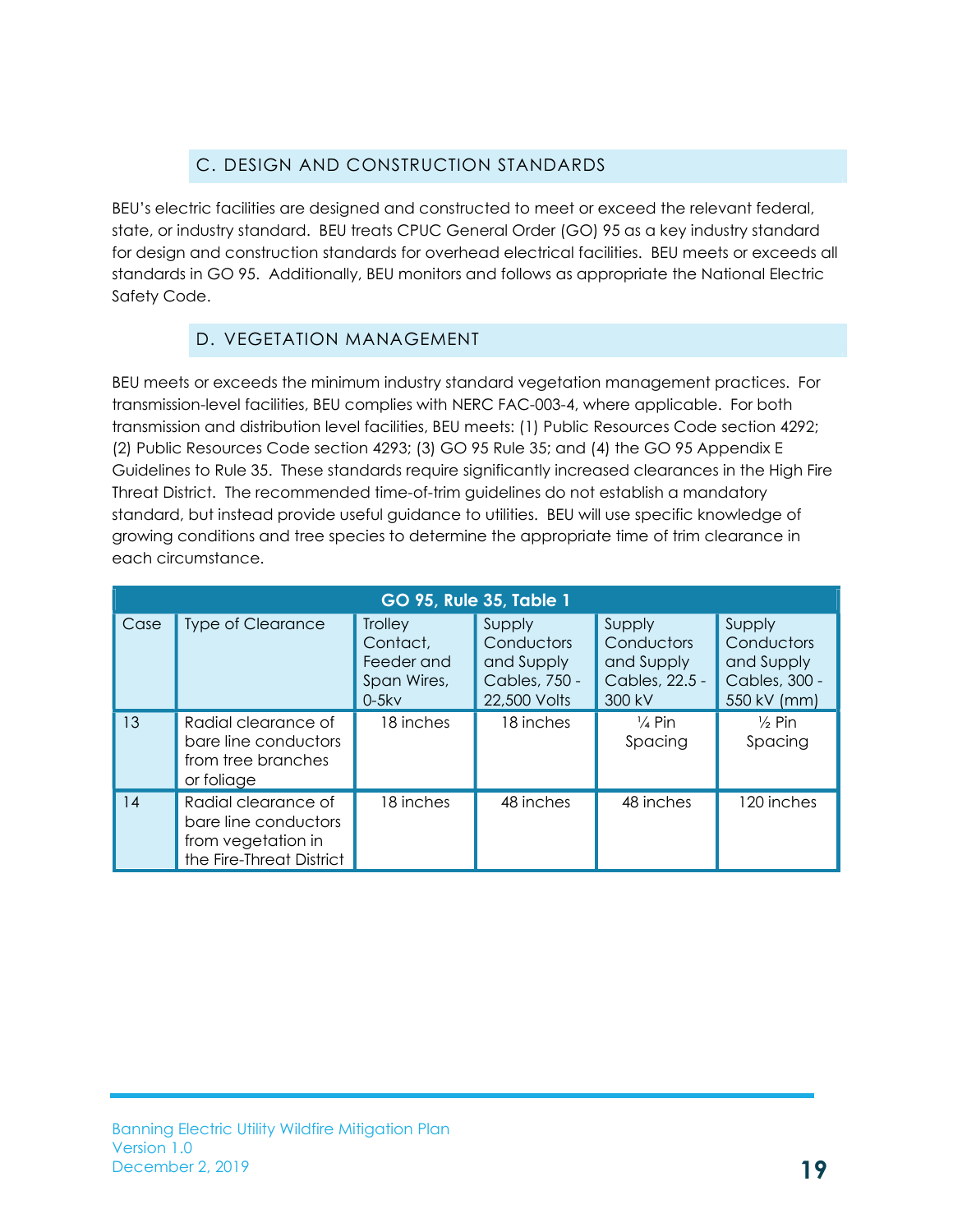#### Appendix E Guidelines to Rule 35

The radial clearances shown below are recommended minimum clearances that should be established, at time of trimming, between the vegetation and the energized conductors and associated live parts where practicable. Reasonable vegetation management practices may make it advantageous for the purposes of public safety or service reliability to obtain greater clearances than those listed below to ensure compliance until the next scheduled maintenance. Each utility may determine and apply additional appropriate clearances beyond clearances listed below, which take into consideration various factors, including: line operating voltage, length of span, line sag, planned maintenance cycles, location of vegetation within the span, species type, experience with particular species, vegetation growth rate and characteristics, vegetation management standards and best practices, local climate, elevation, fire risk, and vegetation trimming requirements that are applicable to State Responsibility Area lands pursuant to Public Resource Code Sections 4102 and 4293.

| <b>Voltage of Lines</b>                                                                                             | Case 13 | Case 14 |
|---------------------------------------------------------------------------------------------------------------------|---------|---------|
| Radial clearances for any conductor of a line<br>operating at 2,400 or more volts, but less than<br>72,000 volts    | 4 feet  | 12 feet |
| Radial clearances for any conductor of a line<br>operating at 72,000 or more volts, but less than<br>110,000 volts  | 6 feet  | 20 feet |
| Radial clearances for any conductor of a line<br>operating at 110,000 or more volts, but less than<br>300,000 volts | 10 feet | 30 feet |
| Radial clearances for any conductor of a line<br>operating at 300,000 or more volts                                 | 15 feet | 30 feet |

Within the High Fire Threat District, BEU performs an evaluation of every tree that has the potential to strike overhead facilities it if were to fail on a basis required by statewide frequency requirements. BEU performs more frequent and detailed inspections of any such trees, and in cases where "hazard trees" (dead, dying, diseased or leaning) could strike the facilities, will work with the land owner to remove the tree or portion of the tree that poses a risk.

#### E. INSPECTIONS

BEU meets or exceeds the minimum inspection requirements provided in CPUC GO 165 and CPUC GO 95, Rule 18. Pursuant to these rules, BEU inspects electric facilities in the Hight Fire Threat District more frequently than the other areas of its service territory. Additionally, BEU staff uses their knowledge of the specific environmental and geographical conditions to determine when areas outside of the High Fire Threat District require more frequent inspections.

BEU performs a detailed inspection of each pole. Detailed inspections include careful visual inspections of each pole to identify any non-conformance with GO 95 and GO 165,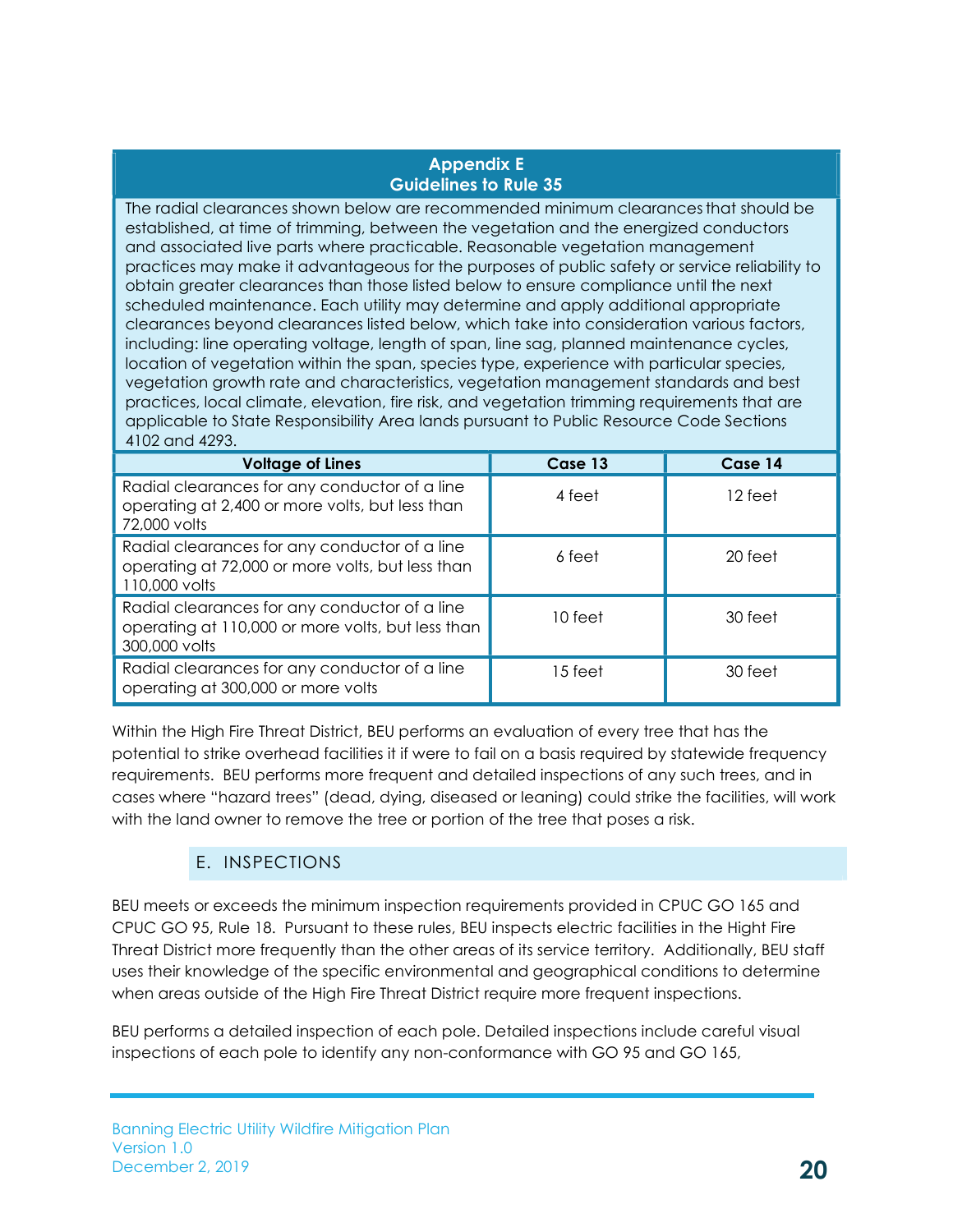infringement by other utilities on poles or rights-of-way, defects, potential safety hazards and deterioration of poles, cross-arms or insulators.

BEU also performs safety/visual inspections (also known as patrols) of cross-arms, insulators and conductor, a brief visual inspection to identify obvious damage or non-conformance of the poles that could result in an ignition source.

Finally, BEU performs detailed pole tests to assess the condition of transmission and distribution poles to identify which poles need to be repaired or replaced. The specific tests include pole sounding, butt testing, and visual inspections. The test information is used to determine the pole strength and shell thickness.

If BEU staff discovers a facility in need of repair that is owned by an entity other than BEU, BEU will issue a notice to repair to the facility owner and work to ensure that necessary repairs are completed promptly. If BEU owns utility space on this pole, then the notification will be filed through the JPA process.

BEU works to ensure that all inspections to be performed within the High Fire Threat District are completed before the beginning of the historic fire season, which typically begins on September 1. BEU monitors drought conditions and other relevant factors throughout the year to determine if inspections should be completed on a shorter timeframe.

## F. WORKFORCE TRAINING

BEU has implemented work rules and complementary training programs for its workforce to help reduce the likelihood of the ignition of wildfires. As described earlier, the Election Operations Manager is responsible for such safety programs, which includes specific training that helps crews recognize and predict wildfire trends and patterns and learn the skills required to evaluate and install new protective equipment to reduce fire risk.

# G. RECLOSING POLICY

BEU currently handles all circuit reclosing activities at the substation, particularly at the feeder circuit breaker control level. BEU does not currently have any in-field distribution circuit reclosers installed in its distribution system. However, BEU does plan to provide circuit reclosers on its circuit that supplies power to both Banning Canyon and Mias Canyon due to extreme (Tier 3) fire risk that this particular area is exposed to.

# H. DE-ENERGIZATION

The combination of predicted wind gusts up to 50 mph, low humidity of 5 to 10 percent, and warm temperatures have created a Red Flag warning for extreme fire conditions in our area. As a result, of the most contentious areas of discussion in wildfire mitigation analysis has been the willingness or ability of utilities to de-energize transmission and distribution circuits during red flag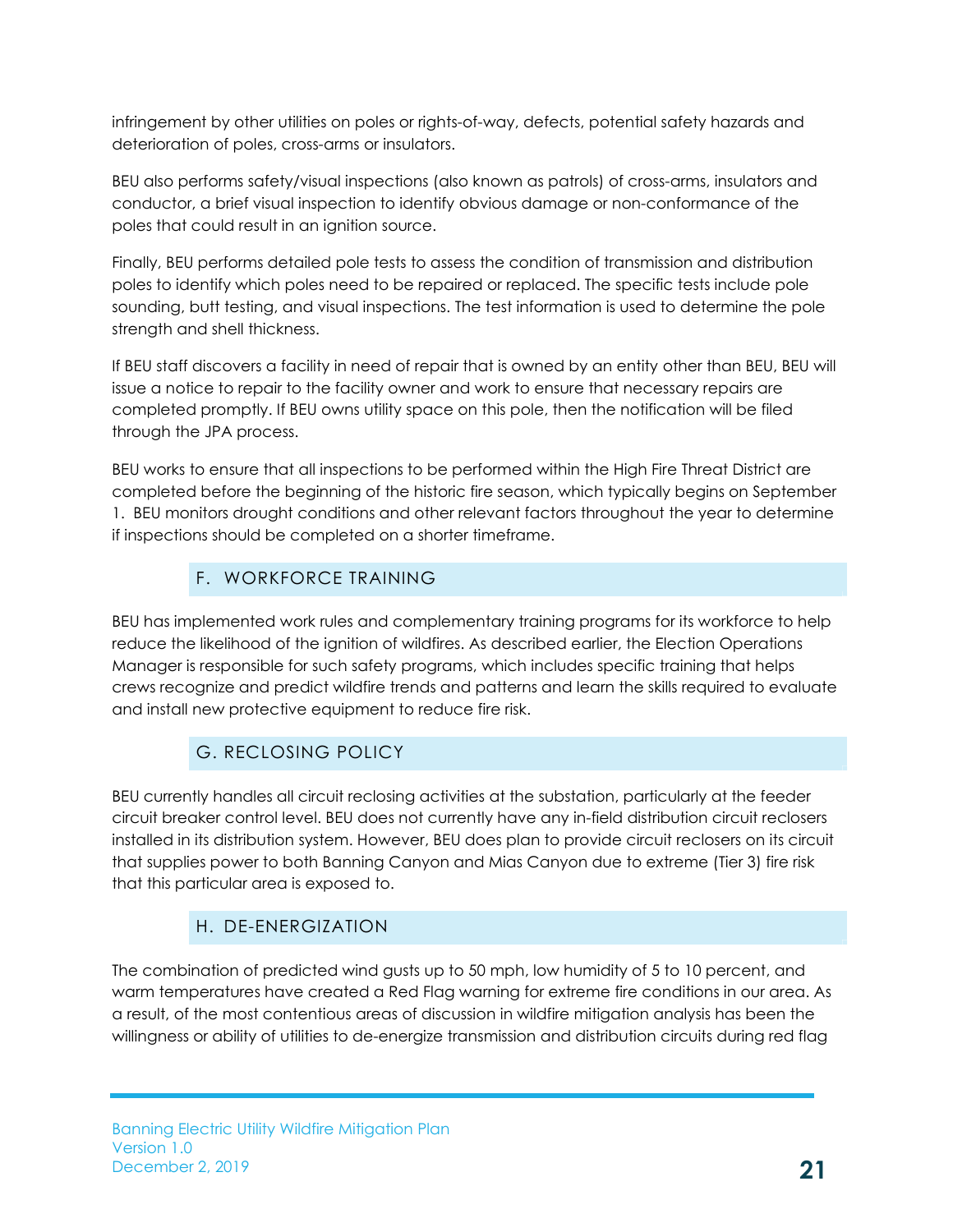weather events or other high-risk periods. Public Safety Power Shut-Offs (PSPS) is the deenergization of power lines to protect public safety under California law.

While SCE alerts have been deployed to BEU customers that the Dysart, Saddleback, and Stubby circuits could experience PSPS events during red flag weather events, these events will not impact Banning Electric Utility customers at this time. These unincorporated areas currently affected by PSPS are not served by BEU. A potential PSPS event within the City of Banning would only occur if the Banning Circuit out of El Casco is impacted by a PSPS event. Currently, the Banning Circuit out of El Casco is not scheduled for a PSPS event. If an SCE PSPS will impact Banning Electric Utility customers in the future, every attempt will be made to alert and inform our customers.

BEU identifies two separate justifications for de-energizing a circuit. The first is for operational reasons, such as a local fire or request by safety officers for a specific circuit to be de-energized as a result of an ongoing event. The second is a pre-emptive de-energization to reduce fire risk or some other potential impact due to anticipated conditions.

BEU recognizes that de-energizing circuits could have an impact on surrounding utilities such as SCE, water production and pumping facilities, wastewater reclamation facilities, local communication switchyards and cell towers. Any de-energization policy must consider the impacts on these entities. More importantly, de-energizing lines affects the ability of fire fighters to control the fire.

BEU will continue to de-energize circuits for operational reasons at the request of police and fire personnel. At this time, BEU does not intend to preemptively de-energize lines due to the impact on firefighting capabilities in the City. However, BEU must evaluate the effects of possible SCE line de-energization on its ability to serve customers during extreme weather events.

While not BEU's initial intent, this plan recognizes that BEU has the authority to preemptively shut off power due to fire-threat conditions; however, this option will only be used in extraordinary circumstances. BEU will make a case-by-case decision to shut off power based on the following considerations:

- Red Flag Warnings issued by the National Weather Service for fire weather zones that contain BEU circuits;
- BEU staff assessments of local conditions, including wind speed (sustained and gust), humidity and temperature, fuel moisture, fuel loading and data from weather stations;
- Real-time information from staff located in areas identified as at risk of being subject to extreme weather conditions;
- Input from BEU fire experts and vegetation experts;
- Input from local and state fire authorities regarding the potential consequences of wildfires in select locations;
- Alternative ways to reroute power to affected areas;
- Awareness of mandatory or voluntary evacuation orders in place;
- Expected impact of de-energizing circuits on essential services;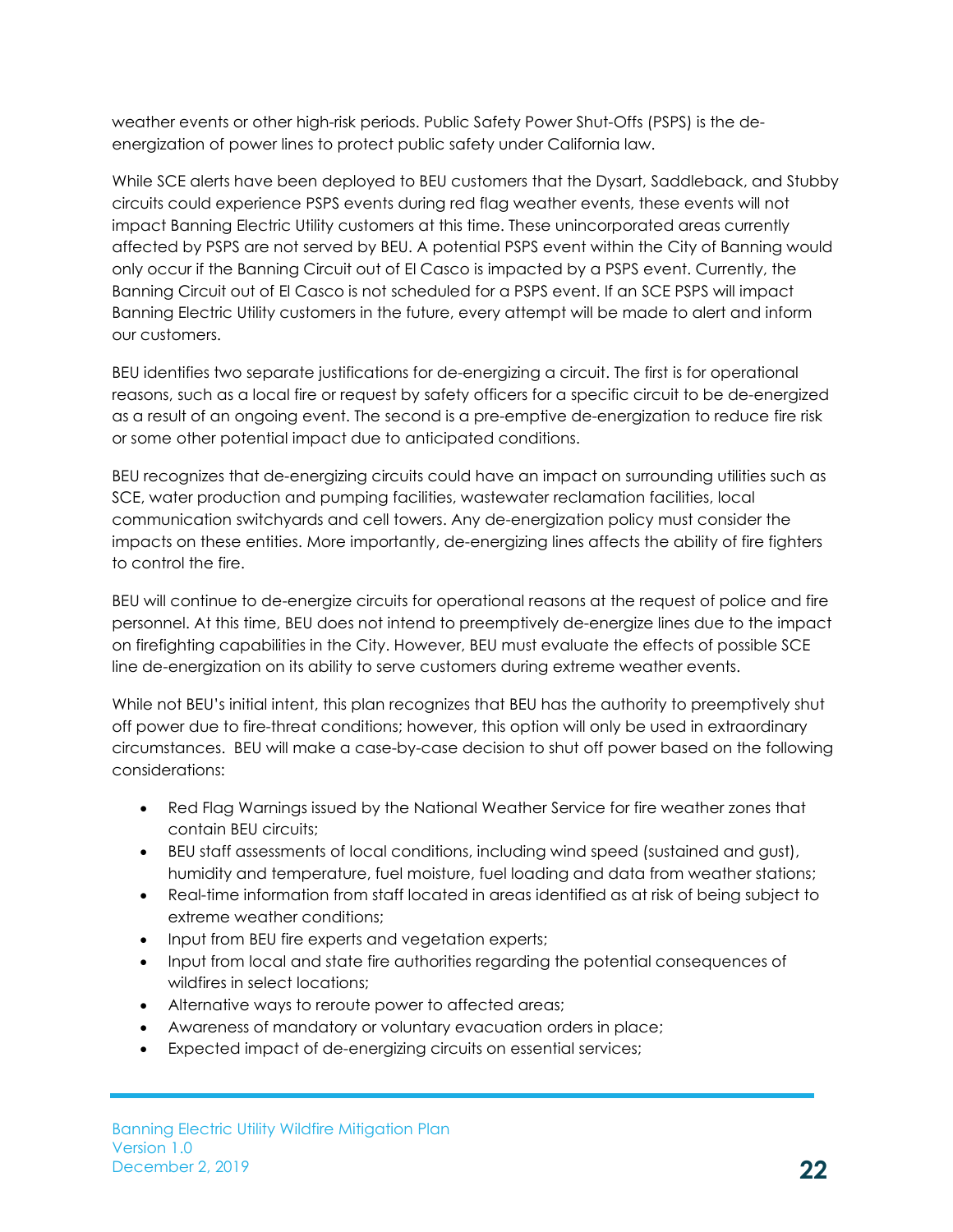- Other operational considerations to minimize potential wildfire ignitions, including the blocking of reclosers on the identified circuit(s);
- On-going fire activity throughout BEU territory and California;
- Ability to notify customers;
- Notifications to local governments and public officials; and
- Potential impacts to communities and customers

A typical but not required procedure for identifying and responding to potential wildfire threats would be:

- During Extreme weather events where wind gusts exceed 25 mph, activate the appropriate operations requirements in response to the weather which may include public advisory through various communication channels
- During Red Flag weather events where wind gusts exceed 50 mph, activate the appropriate operations requirements in response to the weather, which will include public notice to customers of a potential PSPS event

# 1. IMPACTS TO PUBLIC SAFETY

While there are not any impacts directly related to public safety through power shutoff, BEU understands the difficulty of its customers being able to function regularly and safely during a power outage. BEU always recommends that its customers prepare for outages regardless of cause.

# 2. CUSTOMER NOTIFICATION PROTOCOLS

BEU has sent letters to all customers encouraging them to follow Banning Electric on Twitter, Facebook, and Instagram for future updates and alerts and register for alerts and updates on the City of Banning at Nixle. Nixle helps keep customers up-to-date with relevant information from your local public safety departments & schools.

#### Key Accounts

BEU has a responsibility to the community when it comes to providing safe, reliable, and sustainable power to its customers. In that mission, BEU recognizes that it is important to keep its most vulnerable customers abreast of all information on situations that could have an impact on power delivery. BEU staff is developing a Key Accounts system that will quickly and thoroughly notify medical baseline customers and others that are identified as critical facilities in any event that poses a risk of wildfire and/or will compromise delivery of electric power to BEU customers. Key Accounts will not be limited to only critical care customers; it will include other critical demand customers as well such as first responders, public safety, mass transit, local government, etc.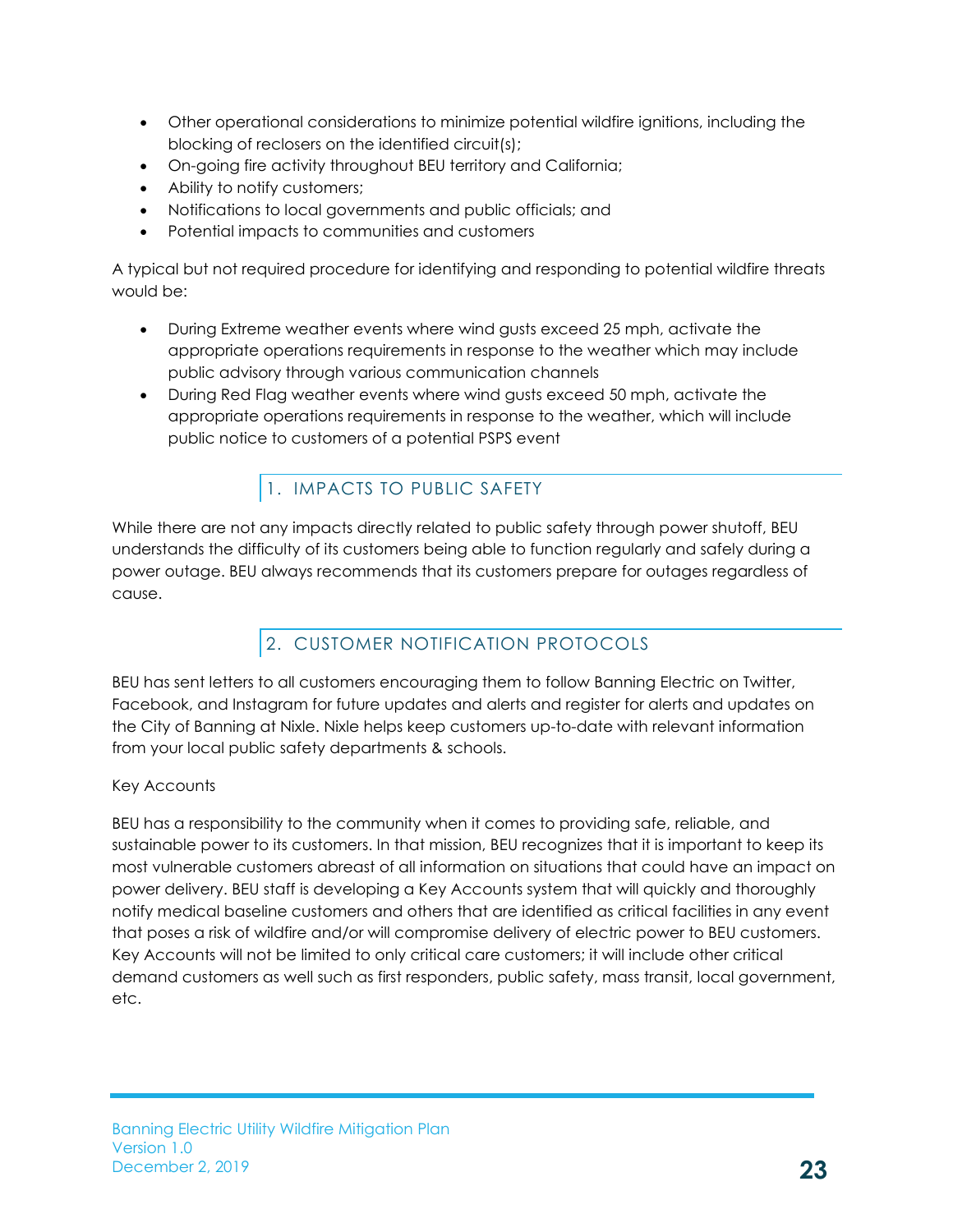## VI. COMMUNITY OUTREACH AND PUBLIC AWARENESS

BEU plans to conduct a series of community meetings within its service territory beginning in the first quarter of 2020 to discuss information on BEU's fire mitigation activities including the potential use of PSPS de-energization protocols. Subject matter expert personnel will be available at these meeting and will deliver information and answer questions related to a variety of topics including:

- Climate change impacts on wildfires
- Grid hardening and other engineering practices
- Vegetation management
- Weather monitoring as it relates to elevated/extreme threat and red flag events
- PSPS protocol
- Safety during outages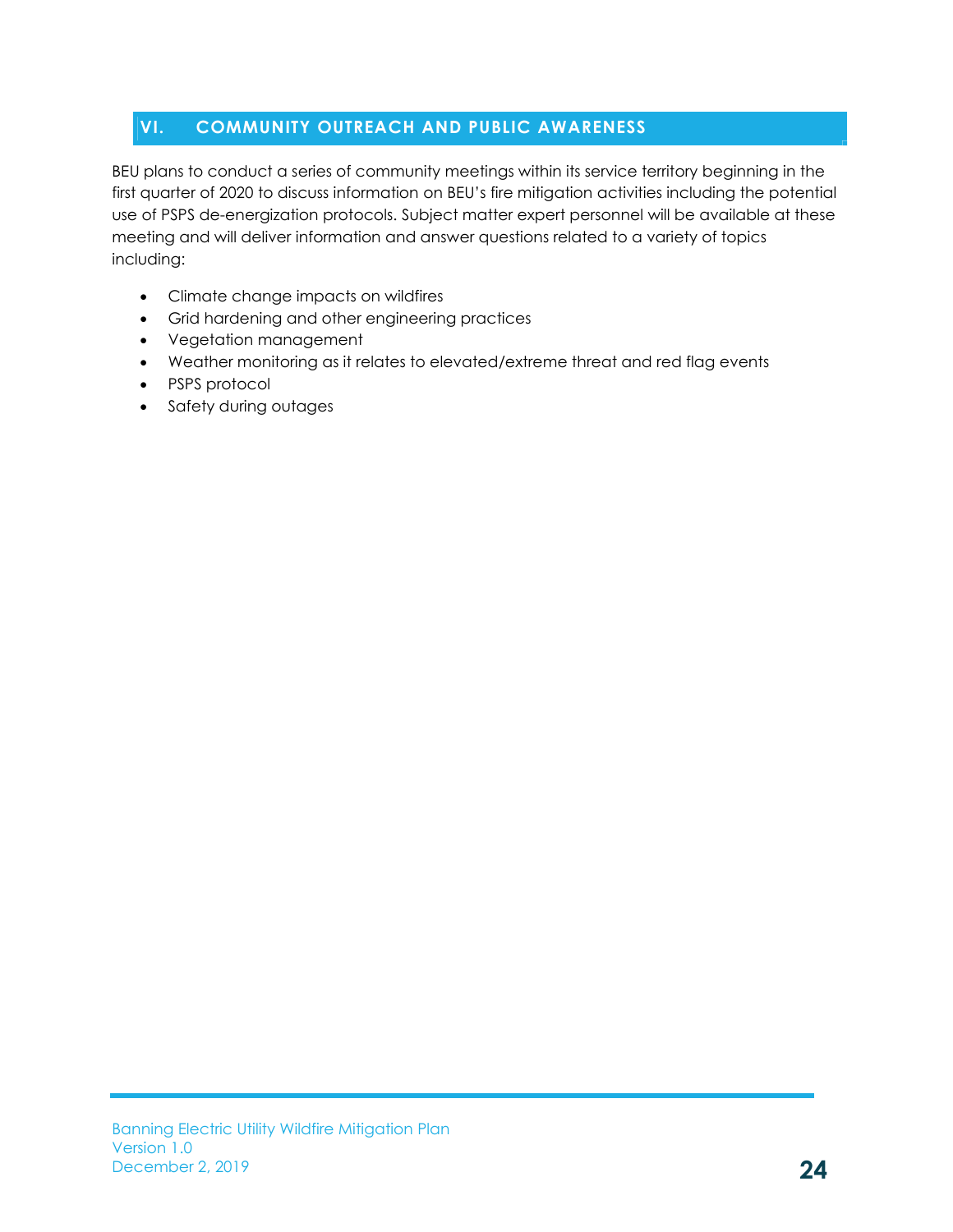## VII. RESTORATION OF SERVICE

If a transmission or distribution line has been de-energized in anticipation of a wildfire threat, BEU troubleshooters or patrollers must perform additional steps prior to re-energization. In an event of a wildfire where distribution poles or transmission structures were burned, additional steps must be taken to rebuild the lines. BEU field crews must take several important steps prior to restoring electrical service after a de-energization event which include:

- Patrol look for vegetation in lines and any obvious damage that may prevent safe energization; notify communication company(ies) if their cables have been affected and relocate if safe to do so
- Repair if equipment damage is found, additional crews are dispatched with new materials to repair or replace damaged equipment after area is cleared of any obstructions
- Test once the lines and poles are safe to operate, crews test the infrastructure by closing the fuse, or breaker to re-energize the power line
- Restore power is restored and BEU provides notification of power restoration to customers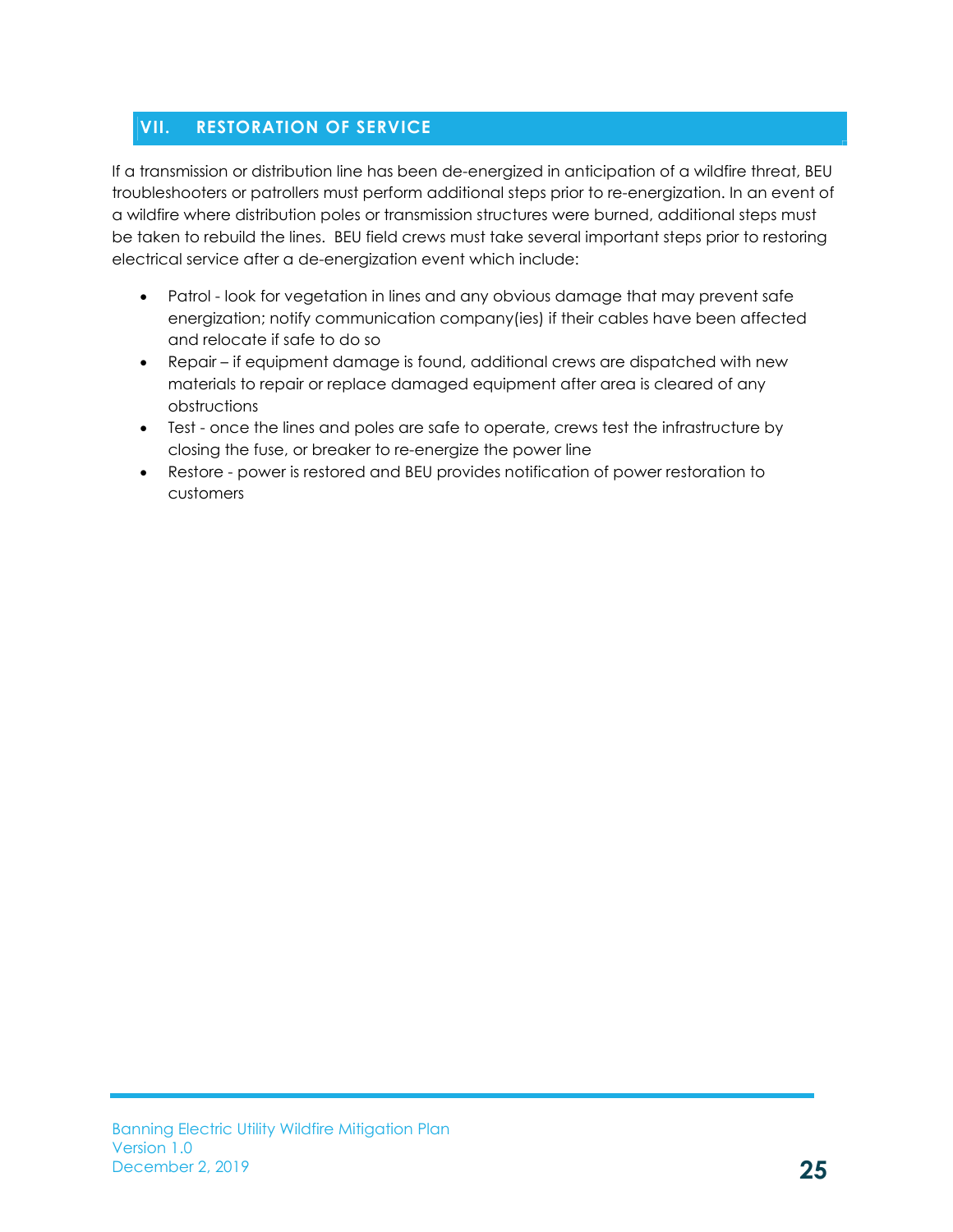## VIII. EVALUATING OF THE PLAN

#### A. METRICS AND ASSUMPTIONS FOR MEASURING PLAN PERFORMANCE

BEU will track two metrics to measure the performance of this Wildfire Mitigation Plan: (1) number of fire ignitions; and (2) wires down within the elevated fire threat areas.

#### METRIC 1: FIRE IGNITIONS

For purposes of this metric, a fire ignition is defined as follows:

- BEU facility was associated with the fire;
- The fire was self-propagating and of a material other than electrical and/or communication facilities;
- The resulting fire traveled greater than one linear meter from the ignition point; and
- BEU has knowledge that the fire occurred.

In future Wildfire Mitigation Plans, BEU will provide the number of fires that occurred that were less than 10 acres in size. Any fires greater than 10 acres will be individually described.

#### METRIC 2: WIRES DOWN

The second metric is the number of distribution and transmission wires downed within BEU's elevated fire threat areas annually. For purposes of this metric, a wire down event includes any instance where an electric transmission or primary distribution conductor falls to the ground or on to a foreign object.

BEU will not normalize this metric by excluding unusual events, such as severe storms. Instead, BEU will supplement this metric with a qualitative description of any such unusual events.

#### B. IMPACT OF METRICS ON PLAN

In the initial years, BEU anticipates that there will be relatively limited data gathered through these metrics. However, as the data collection history becomes more robust, BEU will be able to identify areas of its operations and service territory that are disproportionately impacted. BEU will then evaluate potential improvements to the plan.

#### C. MONITORING AND AUDITING THE PLAN

This Wildfire Mitigation Plan will be presented to Banning City Council. BEU will present this plan to the City Council on an annual basis. Additionally, a qualified independent evaluator will present a report on this plan to the City Council.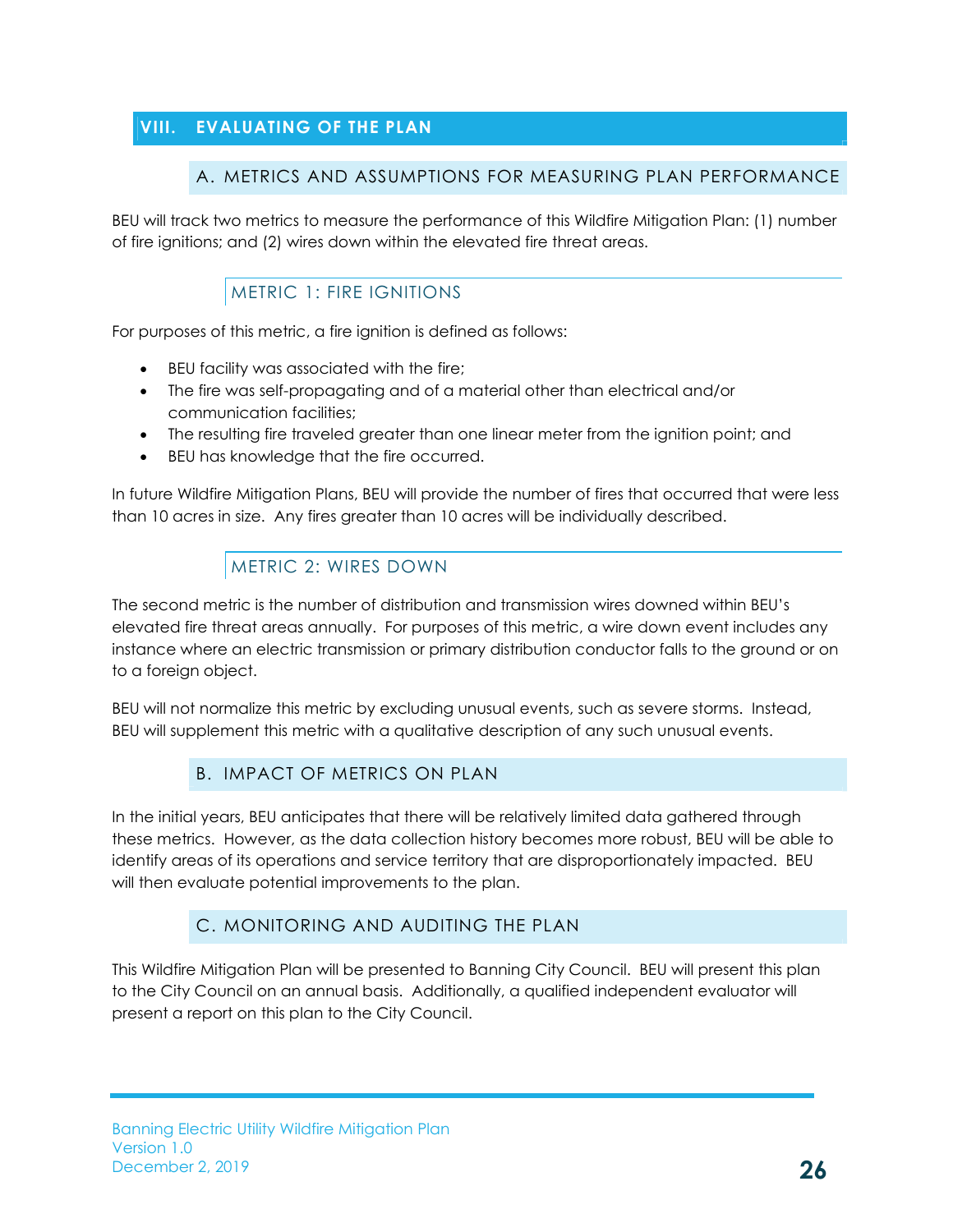# D. IDENTIFYING AND CORRECTING DEFICIENCIES IN THE PLAN

Each year, this WMP will be reviewed and any noted areas of improvement will be presented to the Banning City Council for inclusion. Specific areas that should be examined include identifying better communication methods with residents in high threat fire areas and identifying better evacuation methods. Evacuation and communication issues are part of the CAL Fire's Local Hazard Mitigation Plan (LHMP) and they will be responsible for implementing their plan with BEU's assistance. A primary goal of the City is to implement a mass communication system to help during disasters.

BEU will collaborate with SCE on protocols for notifying residents of Mias Canyon of any potential fire threats. SCE has the ability to make regional notifications of potential PSPS and fire threats and BEU must coordinate any information it releases with SCE to avoid releasing contradictory information.

#### E. MONITORING THE EFFECTIVENESS OF INSPECTIONS

The Wildfire Prevention Plan will be evaluated on an annual basis to assess its effectiveness. This Plan will be judged based upon:

- Number of downed wires in elevated fire threat areas annually;
- Vegetation management in compliance with GO 95;
- Number of compromised poles repaired/replaced annually;
- Feet of non-insulated conductor replaced with insulated/covered conductor in high threat fire areas where applicable;
- Feet of primary and secondary power lines placed underground in high fire threat areas (grid hardening)
- Number of wood poles equipped with fire protectant wrap, coating or barrier in high fire threat areas
- Number of wood poles replaced with fire-resilient poles in high fire threat areas
- Installation of avian protection over equipment connections at utility poles within high fire threat areas
- Number of fires in elevated threat areas caused by BEU's electrical equipment.

BEU intends to do its best at keeping wires from falling, being aggressive with its vegetation management, replacing or repairing all its poles and replace its non-insulated conductor with insulated or covered conductor in the areas that make the most sense, BUE should not be responsible for many, if any, fires in high-threat areas even though wildfires may start in the area due to other reasons.